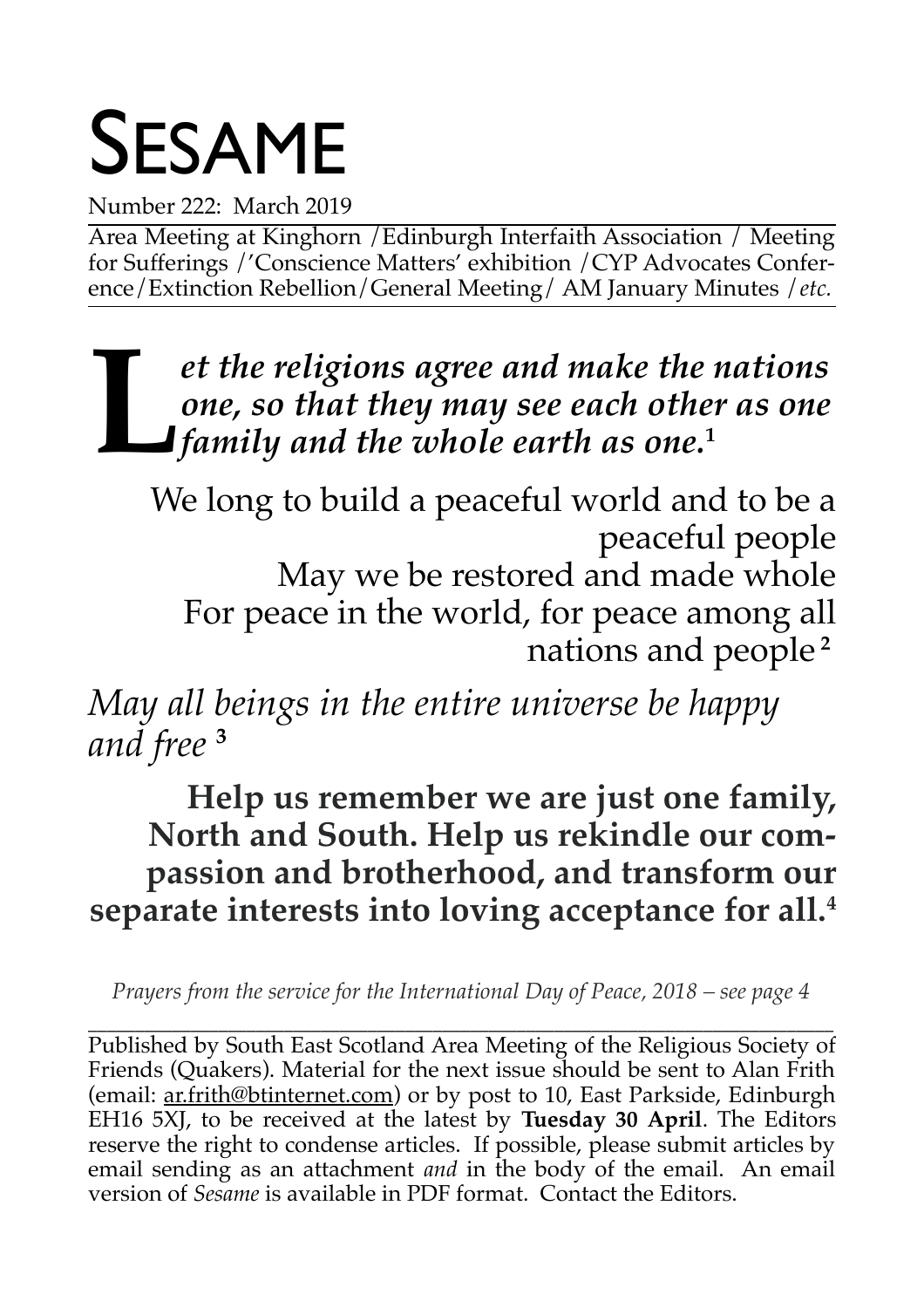2

## SOUTH EAST SCOTLAND AREA MEETING

Area Meeting will be held on Saturday 23 March 2019, at Kinghorn Community Centre, Rossland Place, Kinghorn, Fife KY3 9SS. The venue is near rail and bus connections, and has good disability access.

From 11.00 am coffee will be available from the community centre café. We will start all-age worship at 11.30 am, followed by a session on how we welcome children and young people at our worship in local meetings.

Lunch will be at 1.00 pm. We are grateful to local Friends for providing soup and bread; participants are encouraged to bring other food to share.

Our business meeting will start at 2.00 pm. The agenda is below. We expect to finish with a cup of tea, and to be departing at around 4.30 pm.

Friends – members and attenders – are invited to come to all or any part of the day. There will be a programme for children and young people. It is helpful if you can let the Clerk, Alastair Cameron, know of children and young people intending to come– **[clerk.sesam@outlook.com.](mailto:clerk.sesam@outlook.com)**

*Please also notify Alastair of any correspondence to be shared at Area Meeting or of urgent business not included in the draft agenda.*

#### **DRAFT AGENDA FOR BUSINESS**:

- 1. Worship and introductions
- 2. Minutes of the meeting of Monday 28 January 2019 in Edinburgh
- 3. Matters arising from the minutes
	- 3.1. *Quaker Concern for the Abolition of Torture*
	- 3.2. *Extinction Rebellion*
- 4. Membership matters
- 5. Tabular statement 2018
- 6. Local meetings
	- 6.1. *Request from Polmont LM financial contribution to Peace Pole bench*
	- 6.2. *Report from Central Fife LM meeting in Dunfermline*
	- 6.3. *Receipt of a minute from Portobello & Musselburgh LM support for the school strikes for climate and Extinction Rebellion*
	- 6.4. *Receipt of a minute from Central Edinburgh LM Brian Mayes*
	- 6.5. *Memoranda of understanding receipt of MoUs from South Edinburgh; Polmont; Portobello & Musselburgh; Central Fife.*
- 7. Appointments
- 8. Festival Committee
- 9. Receipt of the minute from the threshing meeting on finance, held on 16 February
- 10. Establishing review of STIR process as applied to Area Meeting since January 2017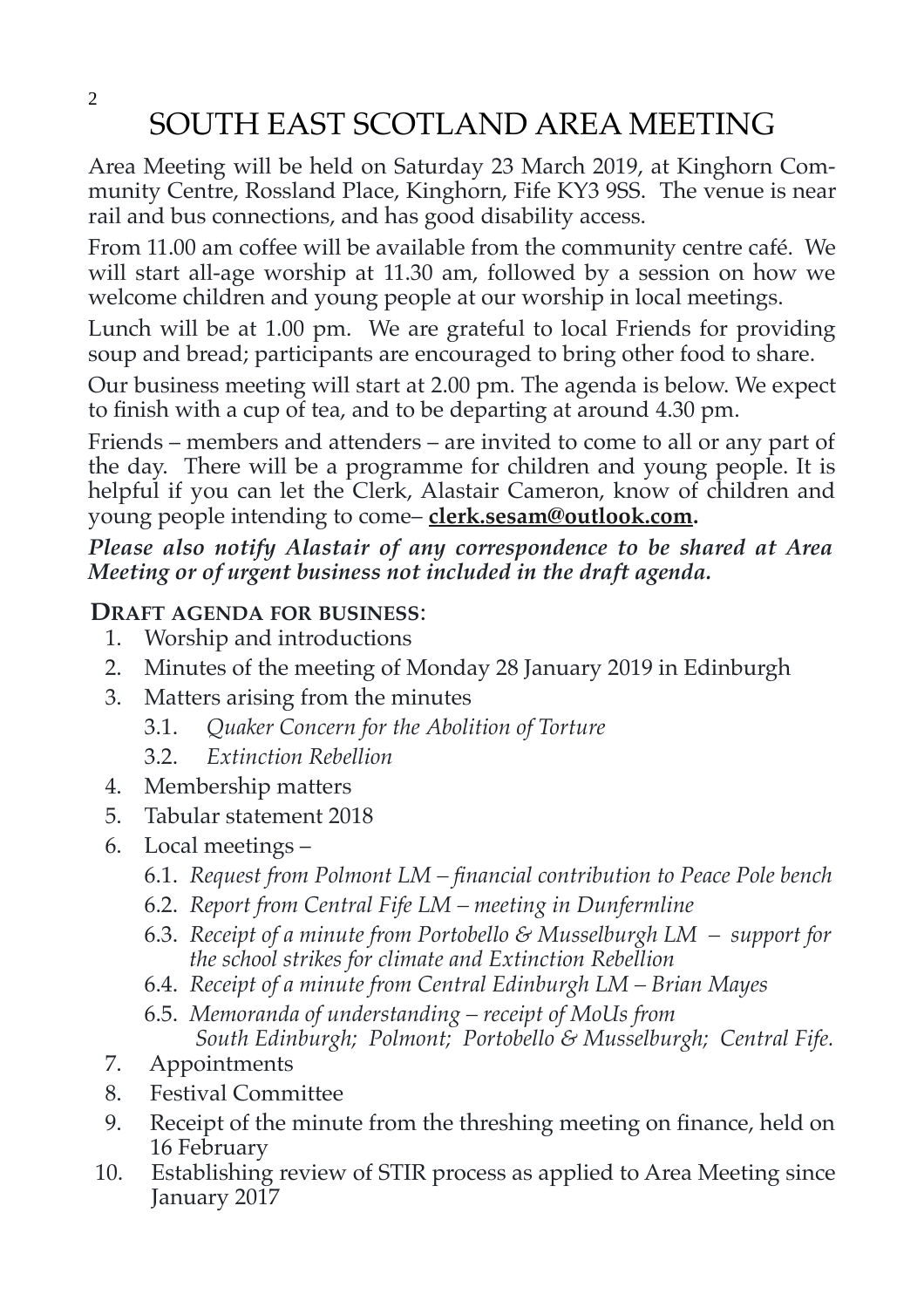- 11. Meeting for Sufferings report [*page 5*]
- 12. General Meeting for Scotland 12.1. *Hosting GM in Edinburgh on 8 June 2019* 12.2. *Dates for 2020*
- 13. Conferences and events
- 14. Correspondence 14.1. *Report on General Meeting for Scotland, 9 March 2019 [page 14]*
- 15. Closing minute

## **Climate Emergency – Special Meeting**

## *31 March 2019, 11.00 am Glasgow Quaker Meeting House, 38 Elmbank Crescent, Glasgow, G2 4PS*

**John Finnie MSP**, of the Scottish Green Party, will visit Glasgow Quaker Meeting on Sunday 31 March. He will attend Meeting for Worship and will lead a discussion on the Greens' proposal for a **Climate Emergency Bill.** John is also the author of the proposed **Equal Protection from Assault Bill, to** remove the right of parents to use "reasonable chastisement" in punishing children physically.

## **Meetings for Worship at Faslane, 2019**

The full list of dates of Meetings for Worship at the North Gate of HM Naval Base Clyde is as follows:

| 24 March | 16 June      |
|----------|--------------|
| 14 April | 29 September |
| $19$ May | 10 November  |

Remember to bring something to sit on and something to eat, and to wear appropriate clothing. For more information contact **Alison Burnley** (phone number in the Book of Members – no email).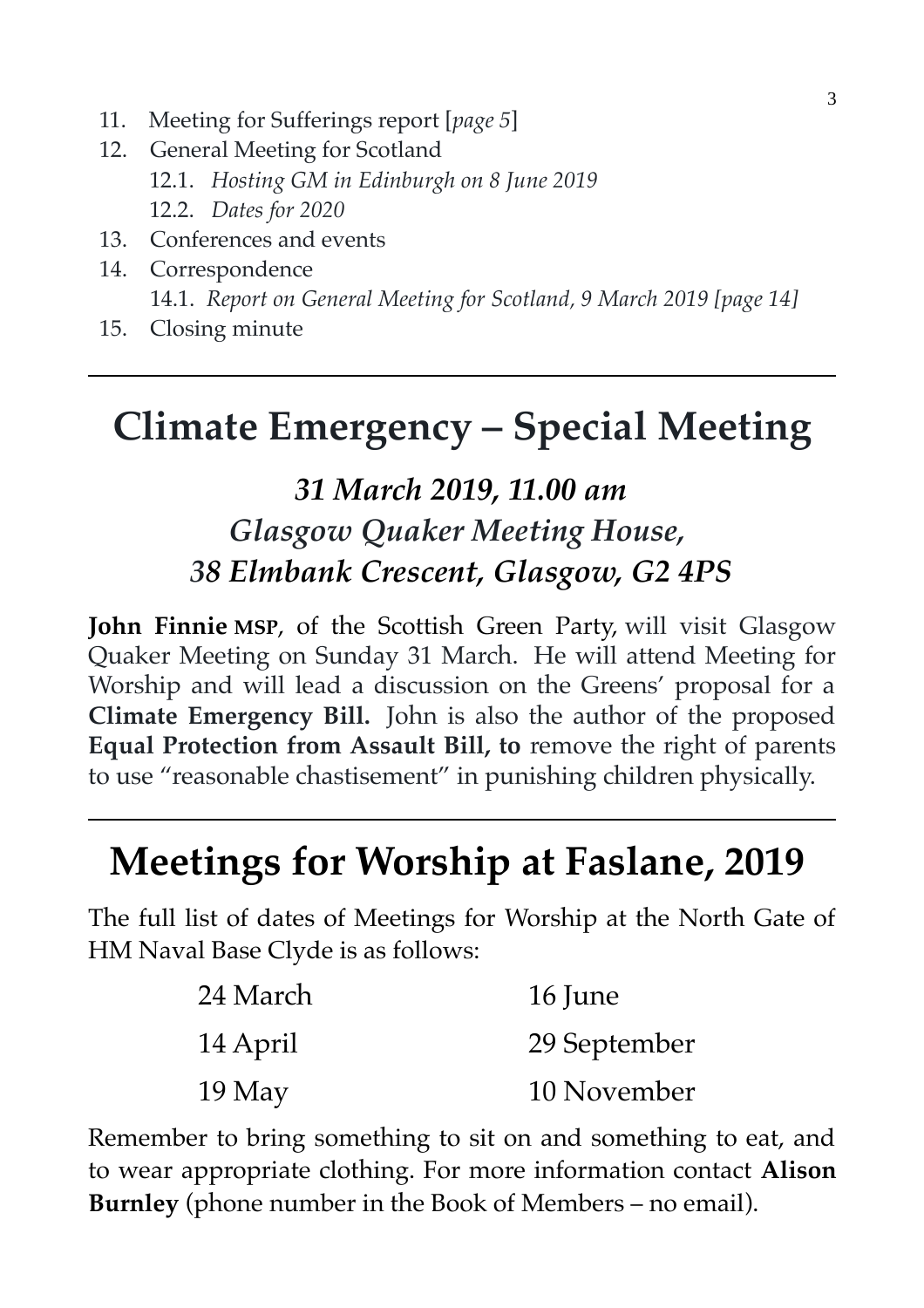## **Edinburgh Interfaith Association**

The prayers on page 1 (details of the sources are below) were among the readings given at a Peace Service at St Mary's Cathedral, Edinburgh, on 20 September 2018. The service was organised by the Edinburgh Interfaith Association to celebrate International Day of Peace, and, following a brief welcome from Canon John McLuckie, Vice-Provost of the Cathedral, was led by Navinder Singh, representing members of the Sikh community.

The ongoing work of the Edinburgh Interfaith Association – "working with peoples of all faith and none to create a more respectful, peaceful world" – reflects values which Quakers also recognise: acceptance, nonviolence and the recognition of 'that of God in everyone.' Its Mission is "to bring people together for the greater good, to provide expert services, to build meaningful and beneficial relationships and to represent the interests and needs of faith communities." Recent events promoted by the E.I.A. have included **Holocaust Remembrance Day** – the annual evening for remembrance, which is held at a different school in Edinburgh each year, and in January took place at Liberton High School; in February, a **community meal and lecture by the Rev David Coleman,** Environmental Chaplain for Eco Congregation Scotland (a movement of church congregations committed to addressing environmental issues through their life and mission) which spoke of the importance of faith communities being advocates of environmental action; and, this month, **International Women's Day**, on Saturday 6 March, marked by an event at the Methodist Church, Nicolson Square.

Later this year, Quakers will host an **Interfaith Community Meal,** at 7 Victoria Terrace on 7 October (*details nearer the time*); and in **Scottish Interfaith Week**, in November, interfaith groups, faith communities, schools, local organisations and communities across the nation hold over a hundred events to encourage interfaith dialogue, with E.I.F. playing an active role.

**Lynne Barty**

#### *For more information see* **https://www.edinburghinterfaith.com/**

#### *SOURCES*

*1. From a prayer by `Abdu'l-Bahá (1844-1921), leader of the Bahá'í faith from 1892. (`Abdu'l-Bahá visited Edinburgh in 1913.)*

*2. From "We Pray" by Nick Page, Unitarian Church.*

*3. From a Hindu Mantra which "encourages one to go beyond his own identity and his small world, to identify with the entire creation and all its beings, since the Being is the same in all creatures".*

*4. A Prayer for Peace by the Buddhist Thich Nhat Hanh, written in 1965 during the Vietnam War (but still relevant today).*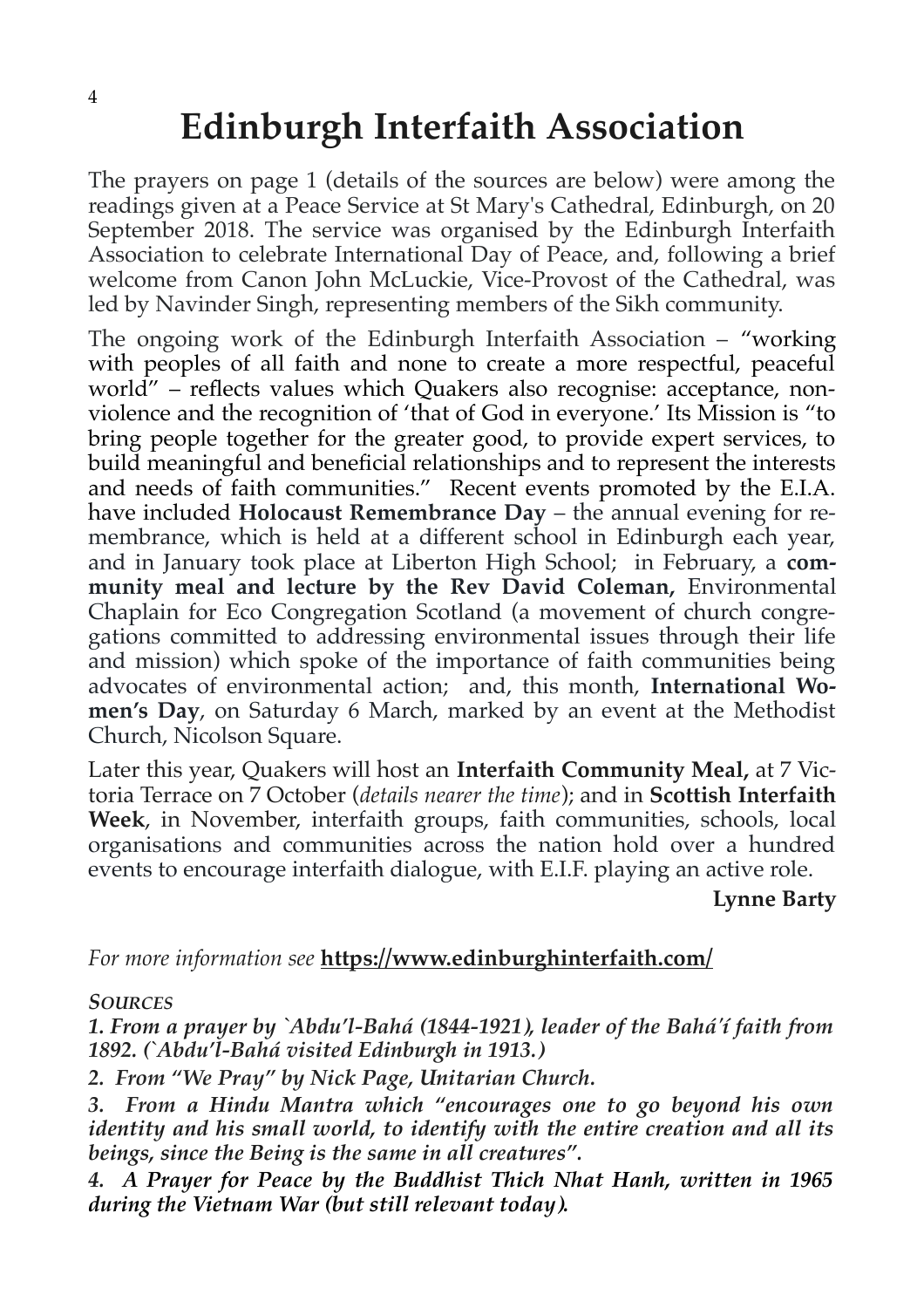## **Meeting for Sufferings: 2 February 2019**

All the papers for the meeting are available online at

#### **[http://www.quaker.org.uk/documents/mfs-2019-02-agenda--papers](http://www.quaker.org.uk/documents/mfs-2019-02-agenda--papers-)  packagev4**

The minutes and other follow-up material are available from

**https://www.quaker.org.uk/documents/mfs-2018-11-follow-up-packagev1** [Yes, that link looks wrong, but at the time of writing it *does* produce the February meeting minutes.]

#### *Sustainability*

We agreed Terms of Reference for a new Meeting for Sufferings Sustainability Monitoring Group to be "responsible for monitoring the Yearly Meeting's commitment to Sustainability".

#### *Post-truth world*

In response to a concern about this matter from Southern Marches AM, Meeting for Sufferings had asked for input from Area Meetings, which was patchy and equivocal: not so much that this was a problem, and one that concerns us, but more that we have neither the capacity nor the insight necessary to intervene as a Society. A very useful list of organisations who *are* active in relevant ways was included as an appendix to the item (see link above).

"Truthfulness is even more important that peacefulness. Indeed lying is the mother of violence." (Gandhi)

Finding the courage to challenge lies is hard enough to do in person; it is even harder to do on social media, where the response may well be both manifold and obnoxious, the latter particularly in response to challenges from women.

Can we find ways to provide safe online spaces, perhaps taking EAPPI [*the Ecumenical Accompaniment Programme in Palestine & Israel*] as a model?

We agreed that we would not suggest any new "committee or programme of work" at this time.

#### *Yearly Meeting*

YM is in London, 24-27 May. Registration is open  **https://forms.quaker.org.uk/ym/**

(It is not required, but helps planning local arrangements.)

Clare Scott-Booth (the new YM Clerk) introduced the agenda; see

#### **http://www.quaker.org.uk/news-and-events/ym**

The theme this year is "Privilege and assumptions of privilege".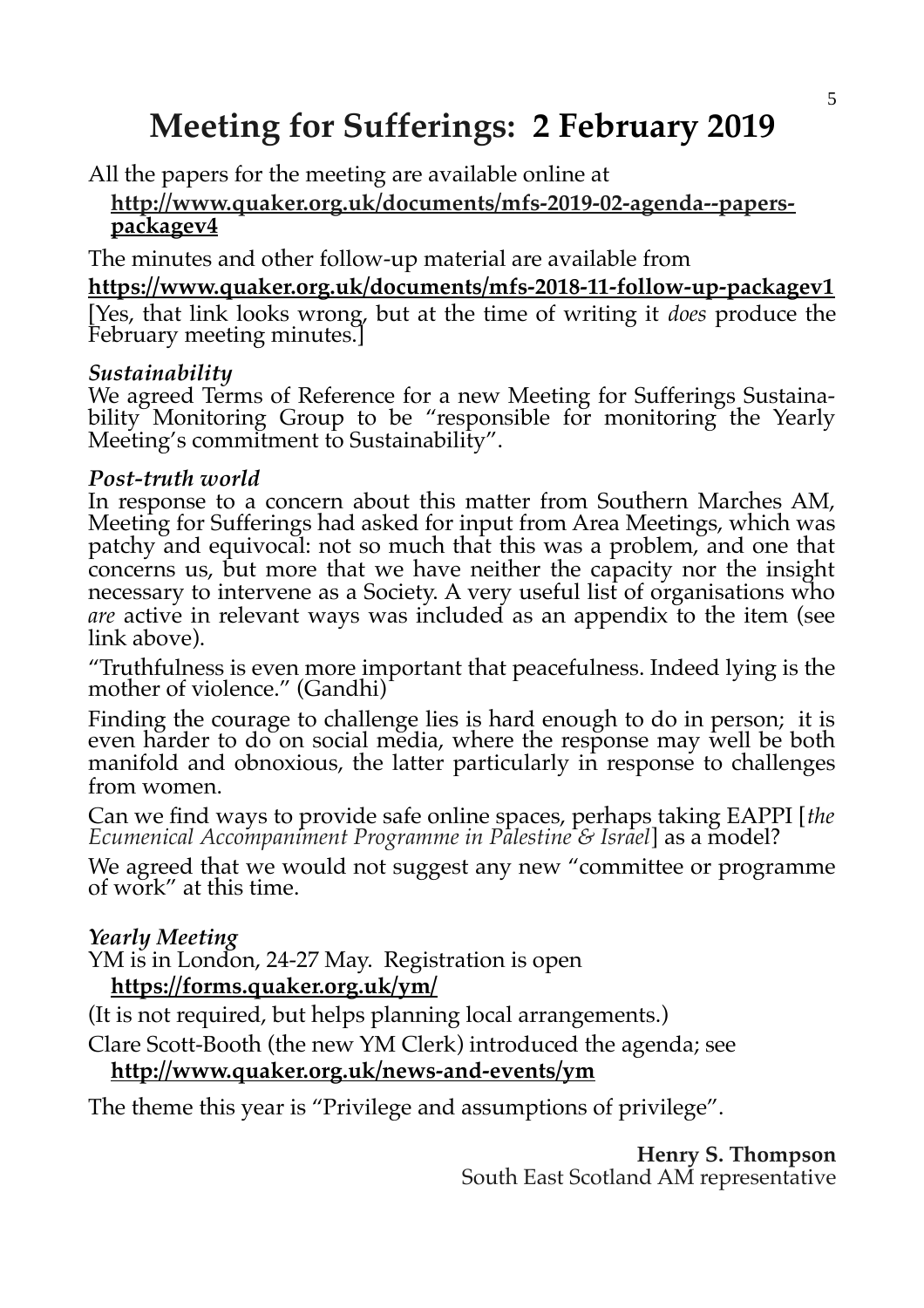## **CONSCIENCE MATTERS**

In November 2015, *Sesame* carried an appeal for "diaries letters and unpublished manuscripts written by Second World War conscientious objectors". Researchers at Edinburgh University's Department of Social Anthropology were embarking on a project entitled "A Comparative Anthropology of Ethics, Conscience and Human Rights", which it was intended would be "fed into publications and a museum exhibition". Three years later, under the rather snappier title *Conscience Matters*, the exhibition has opened; it is on at the National War Museum, Edinburgh Castle, until 26 January 2020; admission is free with entry to the Castle (to which admission is *not* free: the price of a standard adult ticket is £18.50, and it is due to increase on 1 April).

For Quakers, the experiences of conscientious objectors in World War II may not, perhaps, add up to a "little-known story"(as the Museum's own publicity for the exhibition describes it), even if the more extreme sufferings of C.O.s in World War I are more vividly recalled, by us as by the public in general. *Conscience Matters* aims to redress the balance, drawing on

 *… the testimonies and experience of some of the 60,000 men and women who applied for exmption from military service in the name of conscience. The material on display illustrates the stories of those who objected by exploring their backgrounds, their moral dilemmas, and the difficult journeys they faced in trying to prove their convictions.*

*The exhibition features paintings, music, letters, diaries, poems and speeches made by conscientious objectors in Britain during the Second World War as they grappled with the meanings and implications of conscience in a time of war.*

*Following the stories of conscientious objectors including Scottish author Fred Urquhart and poet Edwin Morgan, the exhibition examines the application process, the reasons people had for opposing conscription, and what happened to them as a result.*

*If successful in their application, conscientious objectors could be exempted from national service altogether, or more commonly assigned to other non-combatant roles such as bomb disposal, hospital work or agricultural labour. Some of those whose applications were unsuccessful were ultimately imprisoned.*

*This exhibition draws on a major research project led by the University of Edinburgh to study British conscientious objectors in the Second World War. The project examines the motivations and dilemmas of conscientious objectors, and the ways in which a decision not to take up arms affected both their close relationships and their rights and obligations as British citizens. The research is funded by the European Research Council.*

*Tobias Kelly, Professor of Political and Legal Anthropology at the University of Edinburgh, said:*

"Britain was one the first countries in the world to grant a legal right to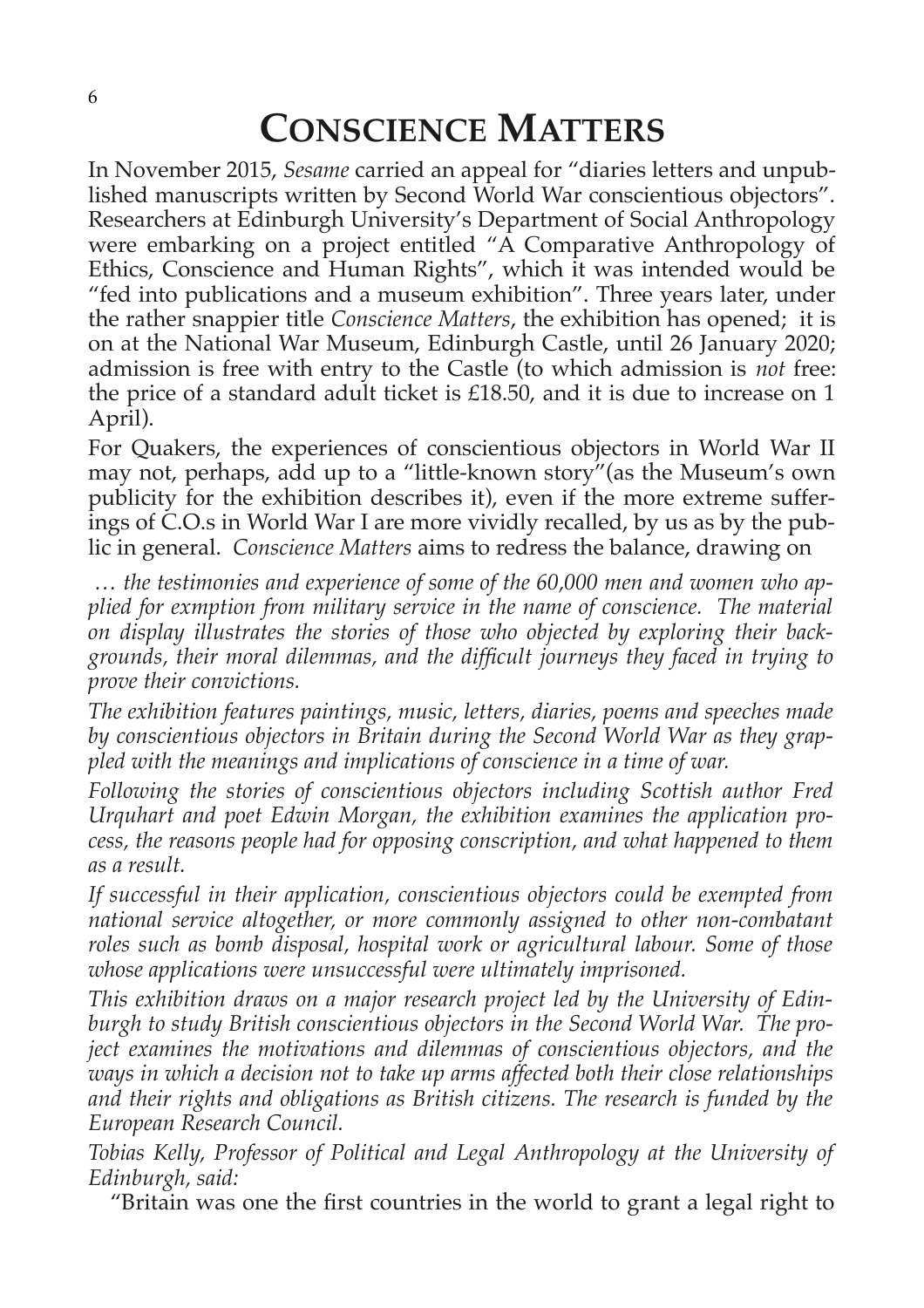conscientious objection to military service during wartime. In the Second World War, over 60,000 people registered as conscientious objectors. Although now largely forgotten, many of these people went on to become significant cultural and political figures in post-war Britain, founding Amnesty International and Oxfam, amongst other things. Their fascinating stories will invite visitors to think about the wider nature and implications of conscience and to ask how we might go for a cause in which we believe."

More information about the exhibition may be found on the website: **https://www.nms.ac.uk/national-war-museum/whats-on/consciencematters/**

*We hope to have a review of the exhibition in a future edition of Sesame.* (*Ed.*)

*Our young people are apt to feel that we do not sufficiently give them a reason for the faith that is in us. It may not be appropriate to do this in meeting for worship. Do we not need more diversity of method and a more experimental spirit both to meet the spiritual needs of the young and to educate in our own ways of thought attenders and newly-joined members of the Society?*

> **W. Russell Brain** *Man, society and religion – Swarthmore Lecture, 1944*

## **Children's & Young People's Work Advocates Conference, Woodbrooke, 9-11 November 2018**

A conference for children's advocates is held every three years, so that everyone gets to attend one in their time – mine was about halfway through my triennium as a Childrens' Advocate for South East Scotland Area Meeting. I am late in writing about it, but it was certainly a very valuable experience; this report focuses on three particular aspects.

#### *Mermaids*

The highlight of the weekend for me was finding out more about gender identity issues from a group called Mermaids – a charity supporting lesbian, gay, non-binary, and transgender teenagers. They showed how complex the issue is for teenagers, particularly those who feel doubtful about their gender or their sexuality. There is a high level of self-harming among this group and if we can provide a safe, uncritical, unprejudiced place for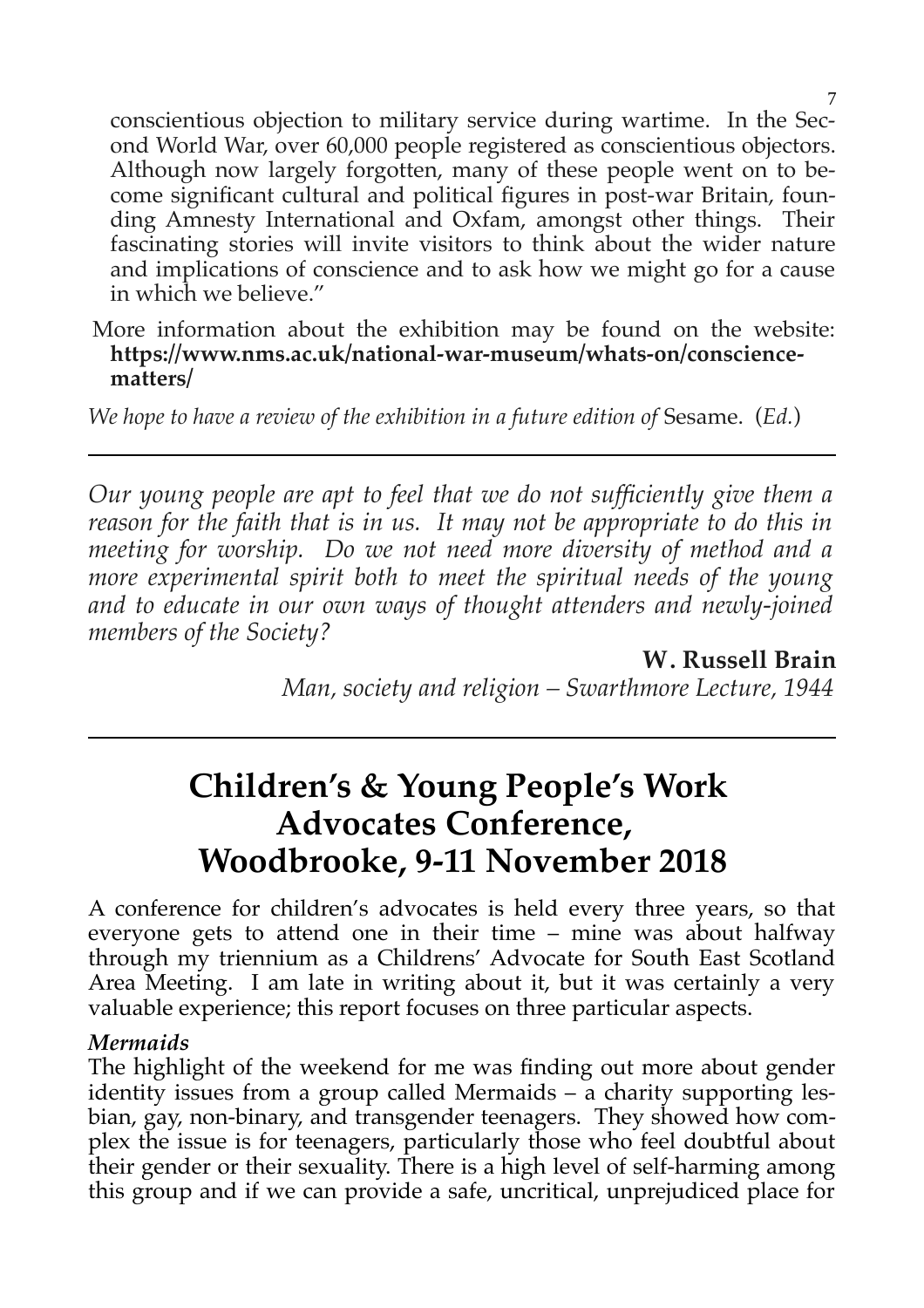even one young person who is struggling with these issues Mermaids showed how important it would be.

I was so glad that Quakers were offering us such a session – it feels very relevant at the moment and it is so much better not to play catch up with the important issues in young people's lives.

Credit goes to Mel Cook in her role as Children & Young People's Officer at Quaker Life for organising the elements of the conference, and for persisting in running it when she plainly had a terrible cold!

#### *Training*

Some sessions were combined with the Quaker Youth Work Conference which was happening at the same time, and a lot of the emphasis was on networking and meeting others across the country. There were discussions on data protection and how it relates to holding lists of young people and also about Journeys in the Spirit editions and other training materials.

We are aware of how important young people are to our Meetings right now and we want them to flourish but we need to support young people's initiatives to keep the flame burning, whether as parents, members of children's meetings or simply attenders of local meetings. We have our try to educate ourselves and help our all age communities, small as they are…

We had a helpful session on how to go about keeping in touch with parents and children in our meetings in the light of the General Data Protection Regulations.

#### *Networking*

We were well represented from Scotland – Genevieve Orr from East Scotland, Johanna Quinney from North and myself – at one time when we stood in our geographical areas there was a bit of a gap from us down to Yorkshire - we seemed to be missing the North East of England. Sadly I don't think there were any Newcastle or County Durham people there.

However, through Madeline Harding's very helpful support we had met up already in Scotland so were better networked with each other already even if geographically so spread!

Madeline has continued to support us by organising a meeting for us in January 2019 at which we discussed the Family Weekend in Pitlochry (31 May – 2 June), Link Weekends and Junior Link Meetings, as well as what we had learned at Woodbrooke..

Madeline's role as Children's Advocates' Support has been officially laid down at Yearly Meeting level, but thankfully she is continuing in Scotland. It feels like getting rid of that role is to throw away support from where it is most needed in trying to encourage our young people.

#### **Deirdre Armstrong**

*South East Scotland AM Children's & Young People's Work Advocate*

8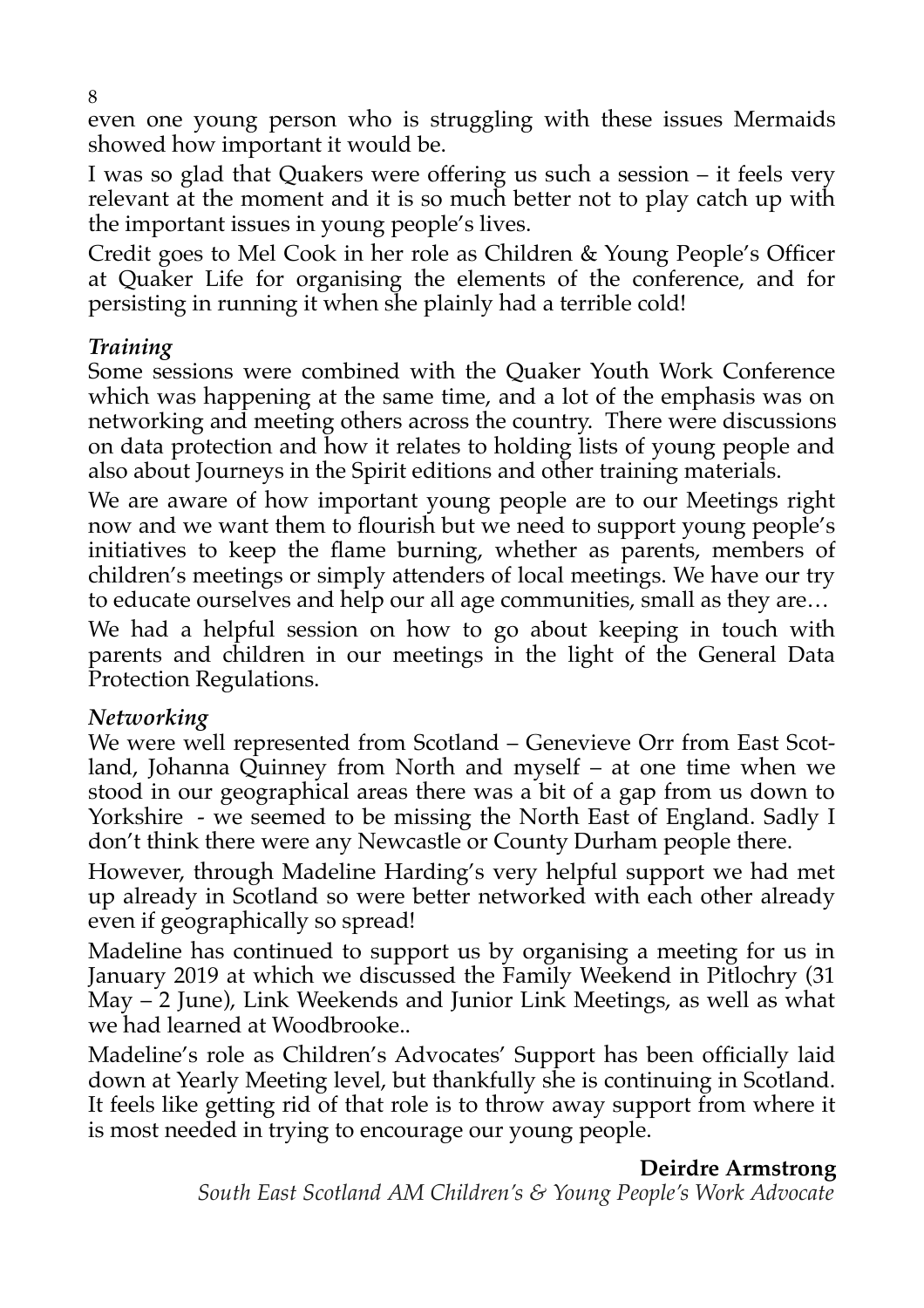## *A Letter from America*

- Oh, remember us, for we cannot forget you: Many waters cannot quench our love, Nor distance wear out the deep remembrance of you in the heavenly Truth:
- We pray God preserve you in faithfulness, That, discharging your places and stewardships, You may be honoured and crowned with the reward of them that endure to the end.

And though the Lord has been pleased to remove us far away from you, as to the other end of the earth, Yet are we present with you Your exercises are ours: Our hearts are dissolved in the remembrance of you, Dear brethren and sisters in this heavenly love.

And the Lord of heaven and earth who is the father of our family, Keep us in His love and power, and unite, comfort and build us all, More and more, To his eternal praise and our rejoicing.

From an "Epistle from a select meeting of elders and faithful brethren of Pennsylvania and Jersey, held at Philadelphia, 17 March 1683" written as prose and set out thus by W.C. Braithwaite in *The Second Period of Quakerism* (1919), p. 407; W. C Braithwaite comments: "I have set it out rhythmically, as, alas, few Church-letters could be printed."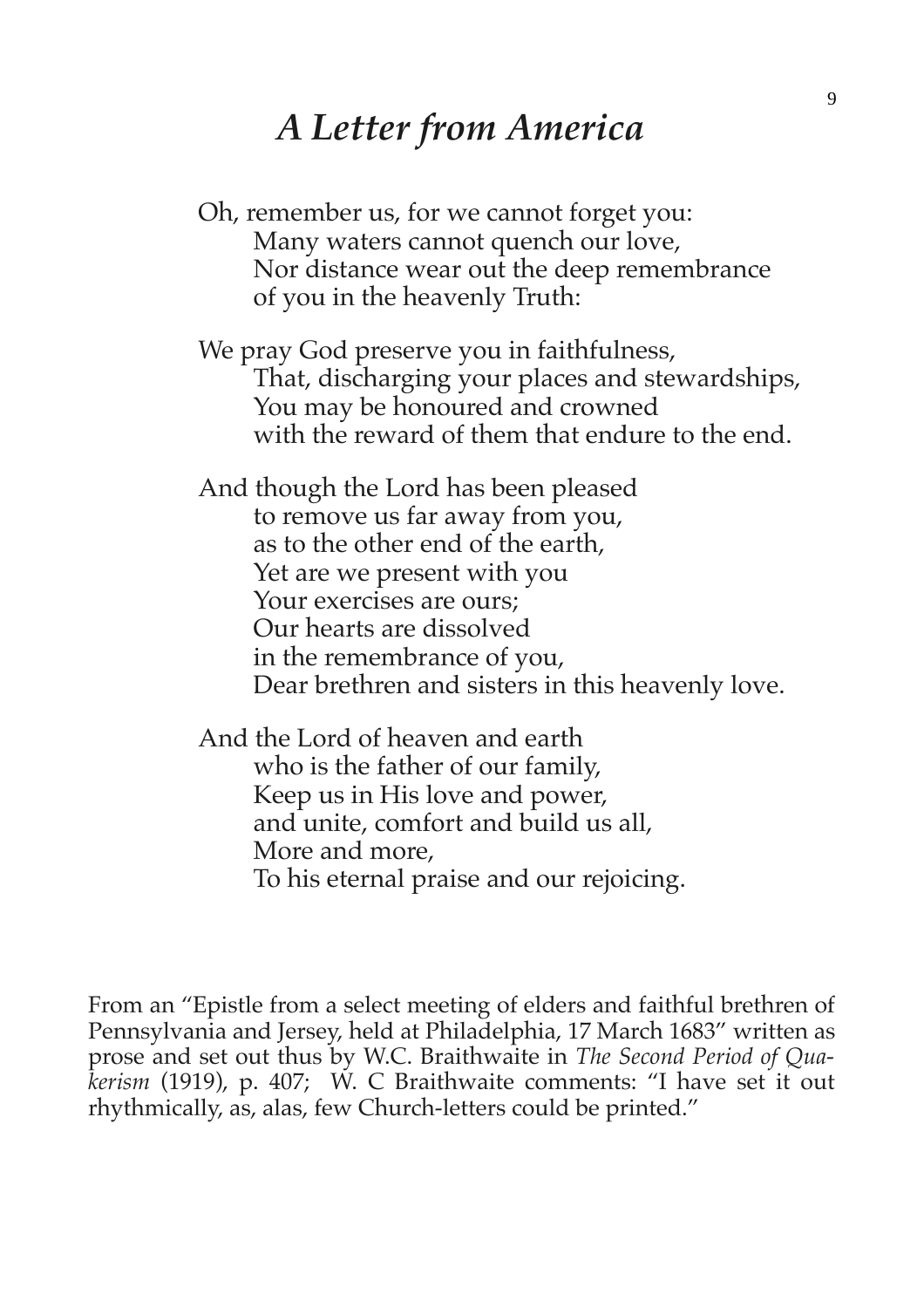10 *he discussion at January's Area Meeting on Extinction Rebellion (XR) was informed by Friends' knowledge from news reports of what this group has been doing: the occupation of the debating chamber in the Scottish Parlia-Ihe discussion at January's Area Meeting on Extinction Rebellion (XR) was informed by Friends' knowledge from news reports of what this group has been doing: the occupation of the debating chamber in the Scottish Parliame Their aim in doing so – to urge stronger measures on CO2 reduction – was one* with which we sympathise, but there was, nevertheless, a certain wariness ex*pressed by some about a body of which little was known. The following is XR in its own words. (Ed.)* 



# **FIGHT FOR LIFE**

- We are facing an unprecedented global emergency.
- · **The government has failed to protect us.**
- · **To survive, it's going to take everything we've got.**

# **Our Demands**

- **1.** *The Government must tell the truth about the climate and wider ecological emergency, reverse inconsistent policies and work alongside the media to communicate with citizens*
- **2.** *The Government must enact legally binding policy measures to reduce carbon emissions to net zero by 2025 and to reduce consumption levels.*
- **3.** *A national Citizen's Assembly to oversee the changes, as part of creating a democracy fit for purpose.*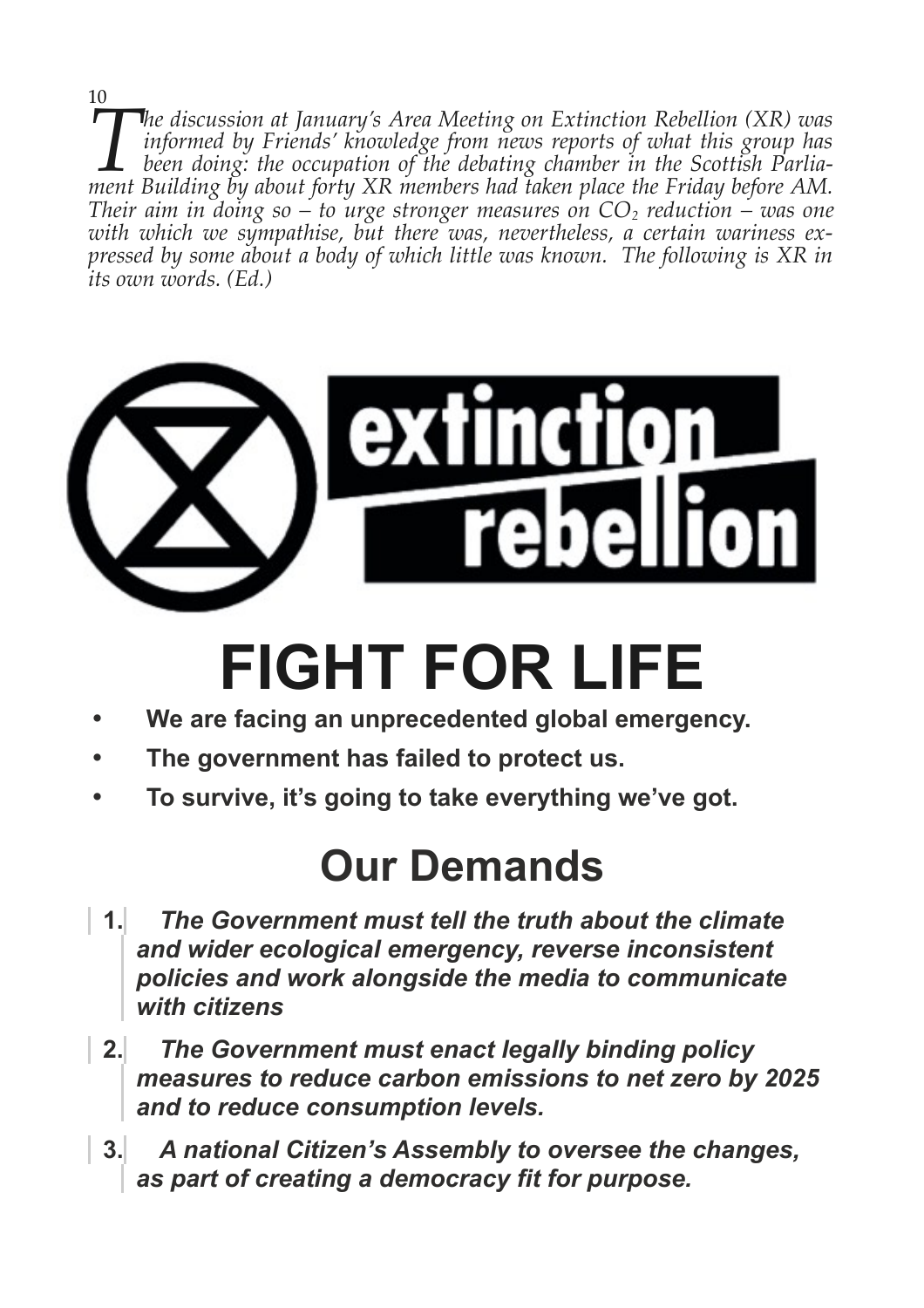# **Principles & Values**

- **1. WE HAVE A SHARED VISION OF CHANGE Creating a world that is fit for generations to come.**
- **2. WE SET OUR MISSION ON WHAT IS NECESSARY Mobilising 3.5% of the population to achieve system change – using ideas such as "Momentum-driven organising" to achieve this.**
- **3. WE NEED A REGENERATIVE CULTURE Creating a culture which is healthy, resilient and adaptable.**
- **4. WE OPENLY CHALLENGE OURSELVES AND THIS TOXIC SYSTEM**

**Leaving our comfort zones to take action for change.**

- **5. WE VALUE REFLECTING AND LEARNING Following a cycle of action, reflection, learning & planning more action. Learning from other movements and contexts and our own experiences.**
- **6. WE WELCOME EVERYONE AND EVERY PART OF EVERYONE**

**Working actively to create safer and more accessible spaces.**

- **7. WE ACTIVELY MITIGATE FOR POWER Breaking down hierarchies of power for more equitable participation.**
- **8. WE AVOID BLAMING AND SHAMING We live in a toxic system, but no one individual is to blame.**
- **9. WE ARE A NONVIOLENT NETWORK Using nonviolent strategy and tactics as the most effective way to bring about change.**
- **10. WE ARE BASED ON AUTONOMY AND DECENTRALISATION We collectively create the structures we need to challenge power. Anyone who follows these core principles and values can take action in the name of Rising Up!**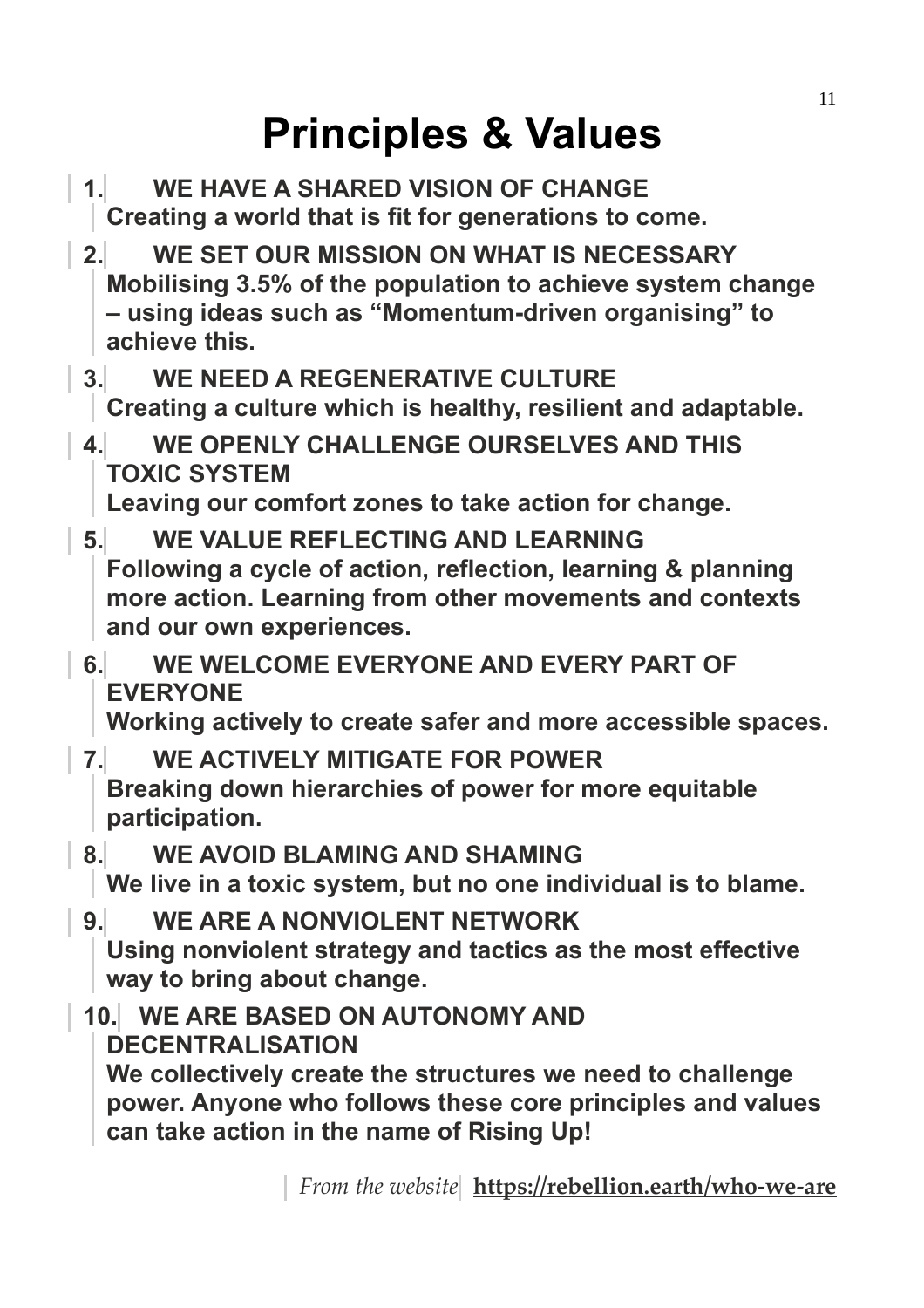#### *Some thoughts from NFPB meeting held in Sheffield on l December 2018*

Rethinking Security is a network of organisations, academics and activists who "*share a concern about the current approach to national security in the UK and beyond. We believe that this approach is a significant barrier to progress on a range of progressive agendas for peace, justice and ecological sustainability. We are committed to building a much richer understanding of what security really means, and of what is required to tackle insecurity and build a more just and peaceful world"* (*<https://rethinkingsecruity.org.uk/>*)

There is a paid worker, Celia McKeon from York AM. The first national conference of Rethinking Security – " Time for Change: New Approaches to National Security" took place at Friends House on 15 June 2018. After this, NFPB became an affiliated organisation. There was a recommendation to organise a similar conference in Scotland at some stage.

At this London conference there were panellists talking on environmental justice; economic justice; 'Prevent'<sup>1</sup> and antiracism; and human rights. Some points made during this conference were: that security has to be grounded in the well-being of people; that civil society is vital to building alternative approaches to security; and that the current narrative of national security is being used to maintain the power of the few rather than the rights of all.

At the Sheffield meeting there was a presentation by Celia McKeon. Priorities in the rethinking were :

- meeting basic needs,
- addressing systemic drives (*e.g.* that driving climate change),
- increasing gender and racial inclusion,
- respect for the rule of law and promotion of human rights, and
- peace building and diplomacy.

It was refreshing to hear a positive side to security for humans *e.g.* freedom from fear, hunger, common rights for all, where all can participate.

There were break out groups looking at Principles, Priority, Practical Actions and Dilemmas. In our group there was agreement on such areas as decreasing discrimination/racism which had quite an emphasis, safeguarding the Human Rights Act, and ending involvement in wars.

#### **Pol Yates**

1. *The Prevent strategy – part of the UK government's Counter Terrorism plan – operates in schools in England & Wales with the stated aim of stopping the radicalisation of pupils, but has been criticised as Islamophobic and reactionary. (Ed.)* 

### **Northern Friends Peace Board, Liverpool, 2 March 2019**

About 22 Board members, including four from Scotland, were warmly welcomed at Liverpool Meeting House, in the bustling city-centre, for our first meeting of the year. Our meeting began and closed with worship.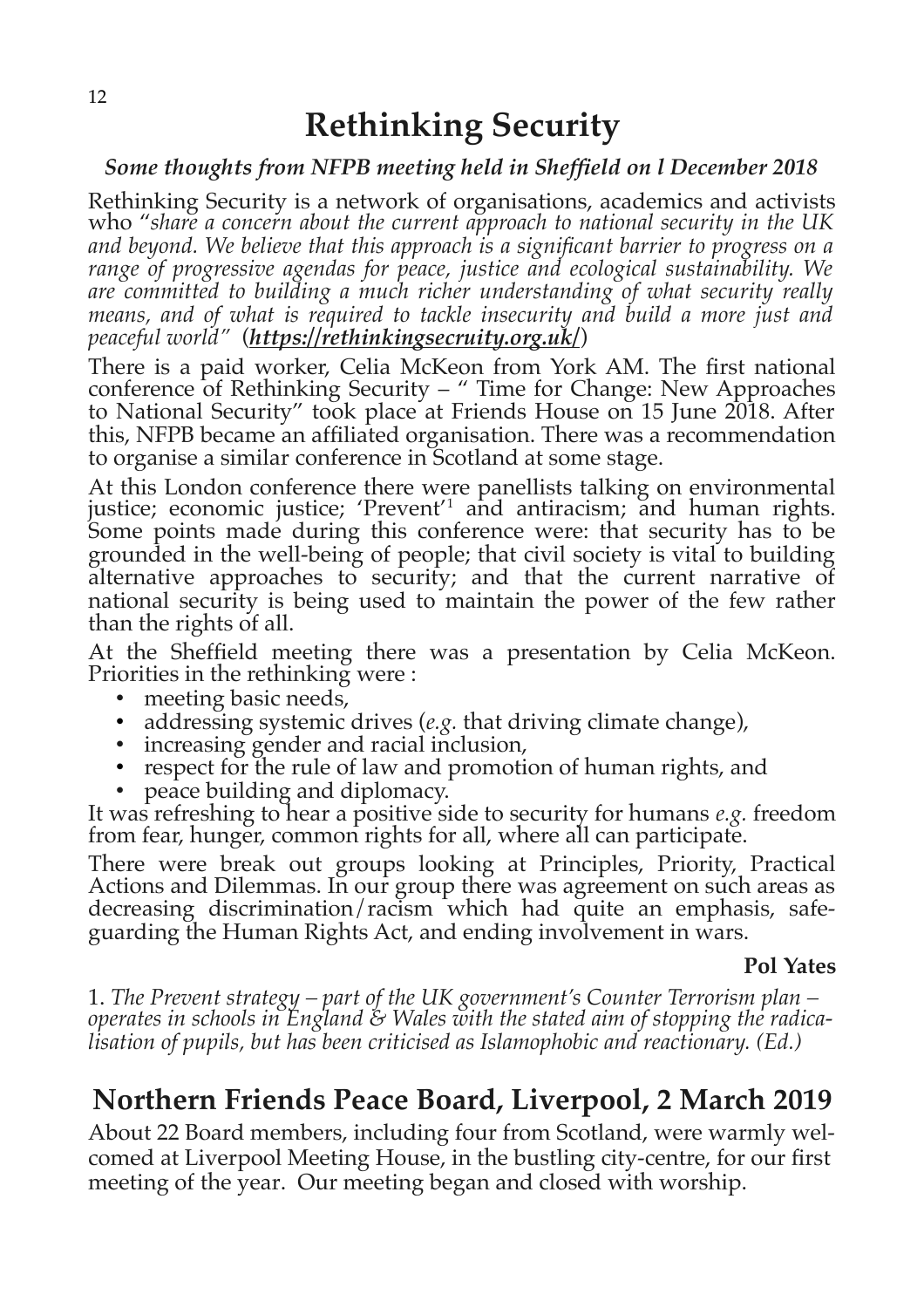NFPB membership chiefly comprises Representatives appointed by Area Meetings, who normally serve for one or two periods of three years. We used our introductory session in Liverpool to look at how Reps can undertake their role most effectively, both in terms of strengthening the links between the Board and their Meetings, and in becoming fully involved in our own work and activities. There were valuable ideas from this discussion that could be taken forward in different ways.

Since our last meeting, two new working groups have started, one dealing with our programme of workshops, the other with nuclear abolition; we heard reports from both. They are each developing priorities to involve and empower our own members and the wider community – Quaker and non-Quaker – in taking action. Recognising the value of working well in groups in the process of building peace, and the urgency for engagement on nuclear disarmament, the groups will be busy in the year ahead.

In the Treasurer's report, initial figures from the end of 2018 were presented. Levels of Quaker donations had met anticipations, though Trustees are keen to generate more from invested reserves. Sales of materials, regular individual giving, legacies, and grants from charitable trusts are all sources of income to be developed and promoted. In 2019 Trustees plan to draw on reserves for improvements to the office working environment.

As at all our meetings, we gave significant time to hearing reports of recent and planned peace-related activities of our members. We heard of nonviolent witness at the consulates of nuclear-weapons states in Edinburgh, preparations for involvement in the 'Roots of Resistance' Quaker action against the DSEI arms fair in , the progress of getting a peace cham-pion established in one local authority, activities to support fair-trade fort-night, and the decision by one Meeting to change from wearing yellow fluorescent waistcoats at events to pink, to avoid confusion with the variety of groups now choosing to wear *gilets jaunes*. There was also a short report of our developing involvement with the Rethinking Security project.

Our final session began with small-group conversations responding to a discussion paper on some of the particular challenges of these 'turbulent times'. In the worship that followed, Friends reflected on current unsettled and unsettling trends, speaking both of distress but also of hopes of being able, together with others, to help build radical new alternatives.

Related Links:

https://rootsofresistance.org.uk https://rethinkingsecurity.org.uk http://uk.icanw.org

> *Adapted from notes by* **Philip Austin Co-ordinator, NFPB**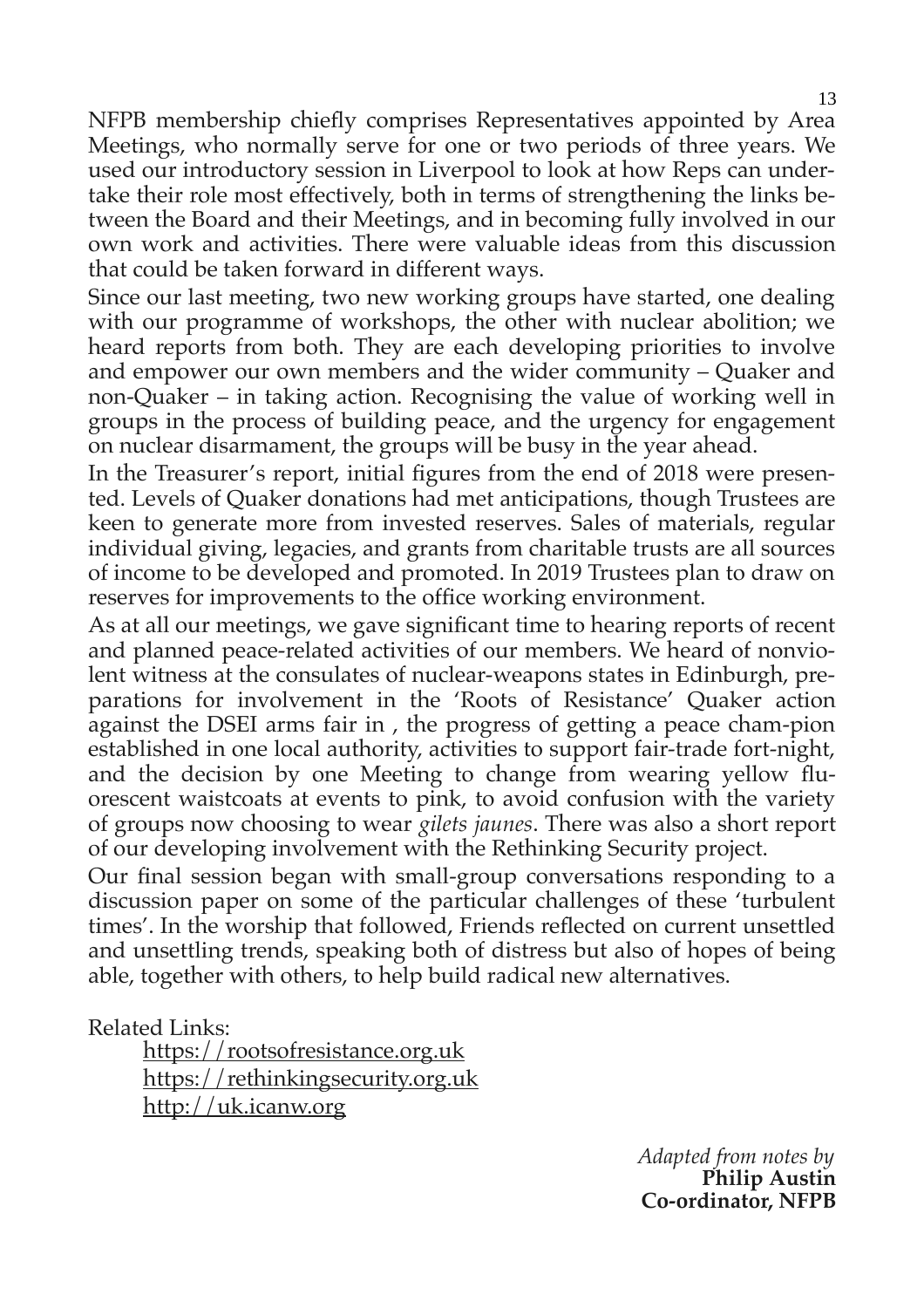## **General Meeting for Scotland**

#### **Glasgow, Saturday 9 March 2019**

This was a very well attended General Meeting, with 76 Friends present from as far apart in Scotland as Shetland and Wigton, in addition to four visitors from down south: Paul Parker, BYM Recording Clerk plus an intern who is working with him, Sandra Berry, the Director of Woodbrooke Quaker Study Centre, and Jonathan Carmichael, who is facilitating BYM's Simpler Meetings Project.

We started with some routine business, recording two new members and four deaths, and being given suggested dates and venues for future GMs:

7 March 2020 in South East (*already agreed*); and to be agreed:

6 June 2020 in North 12 Sept 2020 in East 14 Nov 2020 in West and 6 March 2021 in North.

Several reports were circulated and added to the minutes, and we were told that at the request of General Meeting Hugh Lloyd Richards (East) is being coopted to the BYM Committee on Christian & Interfaith Relations.

Paul Parker then spoke on how Scottish Quakers might liberate ourselves, to focus on spiritual growth, community building and witness in the world.

Paul started by quoting Advices & Queries 27: "Live adventurously …" He told us about his visits some time ago to two Quaker meeting, both with about 20 members and a dozen present at worship when he visited (an average size for Quaker meetings). One was dying and has since closed; the second was vibrant and has since grown. What makes the difference? The second was open to change. Change is necessary, change is possible, change is exciting.

We live in challenging times, with an increasingly secular society and considerable demographic changes; the proportion of lone Quakers in otherwise non-Quaker families has greatly increased. Maintaining connection with each other is very important. How good are we at identifying and building on what is really vital?

Paul used the image of forest management: we need the skill of coppicing, to cut out the old wood to let the light in and enable the heartwood to flourish and produce new shoots. He noted an increase in the number of groups of young adult Quakers around the country and told us that Meeting for Sufferings has minuted encouragement to Area and Local Meetings to engage in 'informed experiment'. We need to exercise 'cautious boldness'.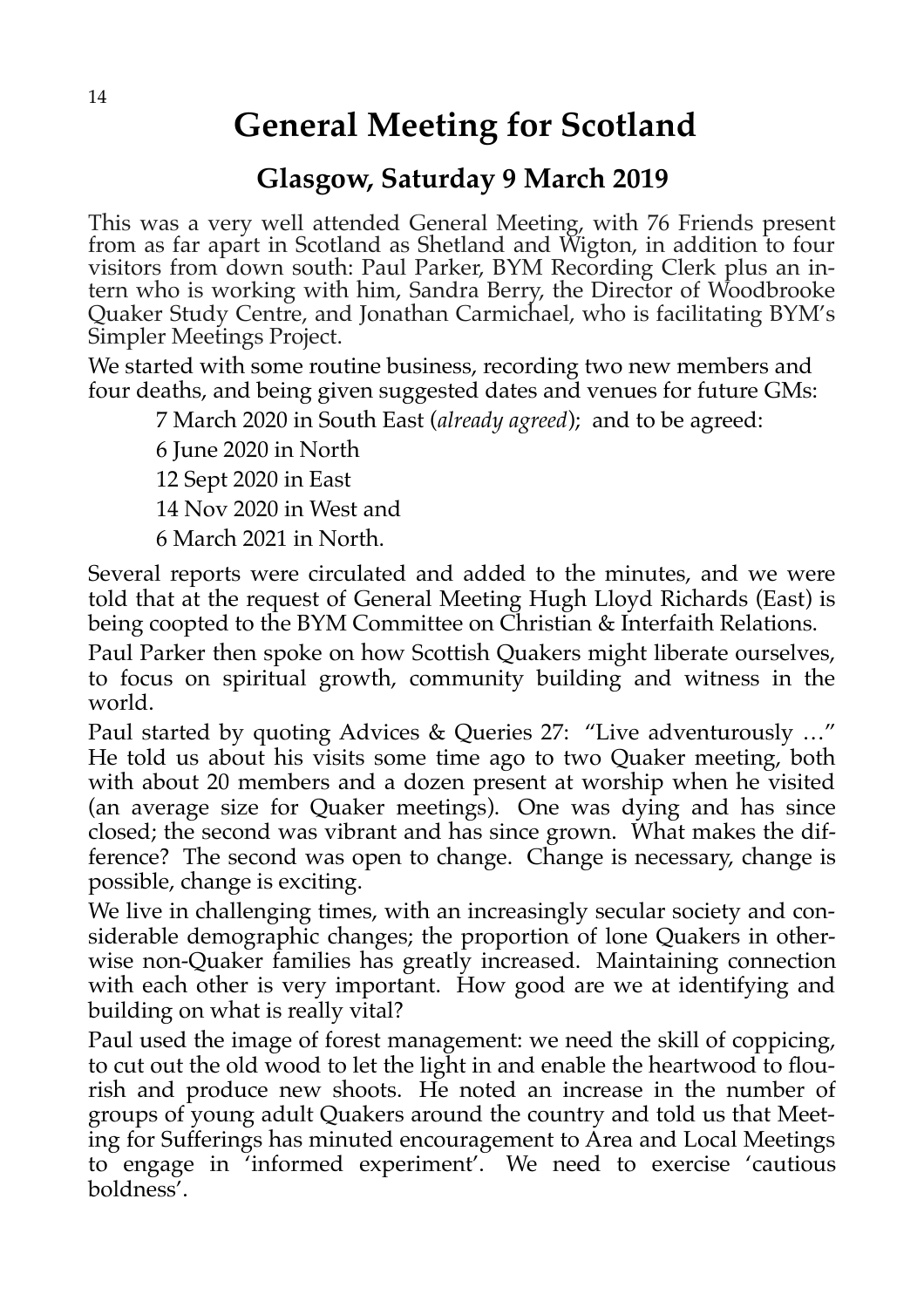After Paul's inspiring talk, Sandra Berry told us how Woodbrooke is changing to meet the changing needs of Friends and Meetings around Britain and, indeed, the world. Rather than expecting those who need support for their learning necessarily to travel to Birmingham, Woodbrooke is increasingly moving out, either physically or through electronic means, to where people are.

Jonathan Carmichael told us he has been in post for six months and has been learning fast about how Meetings can adapt to ever developing reality.

We made some appointments and Joyce Taylor, convener of our Parliamentary Engagement Working Group, told us that climate change was now a priority for the work of the Group and we agreed that GM should join the Stop Climate Chaos movement.

After an excellent lunch provided by Glasgow Friends, we divided into groups to explore the 'Menu for Change' which Jonathan Carmichael has developed. From no less than 85 items, we were invited to select:

- a) five easy steps we could take and implement immediately;
- b) five more which look a bit more of a challenge but which would make our Quakerism more doable; and
- c) three things we are already doing that different from the traditional way of doing things; and then to consider:
- d) what could be better done by our Area Meetings working cooperatively rather than separately.

The group I was in tackled this daunting task quite efficiently but I picked up that some struggled with it.

In the closing session, it was clear that our clerk wanted us to reach some decisions as a result of this process but it also became clear that we needed more time than was available at the end of a tiring day. The main points emerging were that

- a) we should explore further ways of supporting each other and working together across our AM boundaries and
- b) we should explore with Woodbrooke how its learning resources could more effectively be delivered to Scottish Friends and Attenders.

The clerks agreed to work on a summary paper and to take things forward from there.

#### **Phil Lucas**

*The next General Meeting for Scotland will be on 8 June 2019 in Edinburgh; the programme for the day is to be discussed at Area Meeting (see page 3.)*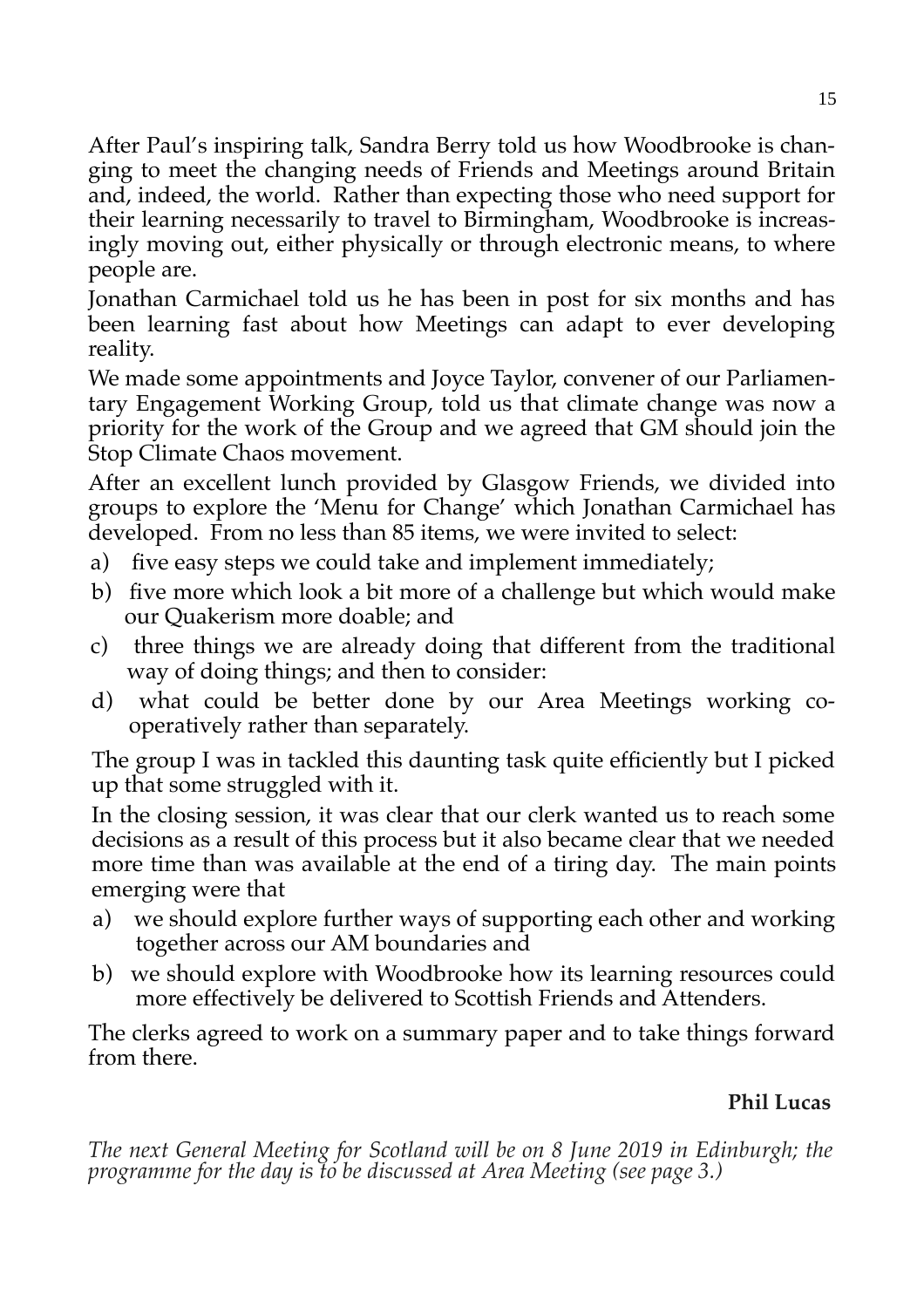### SOUTH EAST SCOTLAND AREA MEETING

#### **Minutes of Area Meeting held on Monday 28 January 2019, at Edinburgh Quaker Meeting House, 7 Victoria Terrace, Edinburgh EH1 2JL**

#### **2019/01/01 Worship and introductions**

During worship, we have heard a reading from *Quaker Faith & Practice* 29.15. This reminds us all of the need for active commitment to promoting diversity.

We have also heard of the death of our friend Brian Mayes, who died on 24 January.

We have ensured those present know each other's names and meetings. The attendance will be recorded in the concluding minute.

#### **2019/01/02 Minutes of Meeting of Saturday 24 November 2018**

The minutes of our last Area Meeting held on 24 November 2018 at Greenpark Community Centre, Polmont, have been signed by the Clerks and entered in the Minute Book.

#### **2019/01/03 Matters arising from the minutes**

**1)** *Quaker Concern for the Abolition of Torture – QCAT (minute 2018/11/04 refers)*

We have received the following minute from Central Edinburgh LM:

*Further to* [LM] *minute 2018/11/14 we have sent letters raising our concern about the UK government's complicity in the use of torture to the MPs for Edinburgh North & Leith, Edinburgh West and Edinburgh South West.* 

*Christine Jardine MP (Edinburgh West) has acknowledged our letter and Rhoda MacKenzie has met with her. Rhoda also asked about arms sales and the MP intimated that there will soon be discussion on action on arms sales. They also discussed how to make the general public aware of these concerns.* 

*Deidre Brock MP's office (Edinburgh North & Leith) has replied to our letter, pointing out that "the SNP has continuously pressed for a full judicial inquiry into torture and rendition. During a recent [2 July 2018] urgent question in the House of Commons a number of SNP MPs reiterated those calls. Deidre, like the rest of the SNP, thinks that it is vital that a full judge led inquiry is established so that we can ensure the UK never becomes complicit in these abhorrent practices again.* 

*Although Joanna Cherry MP (Edinburgh South West) has not yet replied, we note that she was one of the questioners in the 2 July debate.* 

*Hilary Patrick plans to attend Deidre Brock's surgery on 18 January. Other Friends living in Edinburgh North & Leith Constituency would be welcome to join her.* 

*We note that Area Meeting has agreed to be-come a supporting Area Meeting of Quaker Concern for the Abolition of Torture (AM minute 2018/11/04). We send this minute to Area Meeting and to the Parliamentary Engagement Working Group.*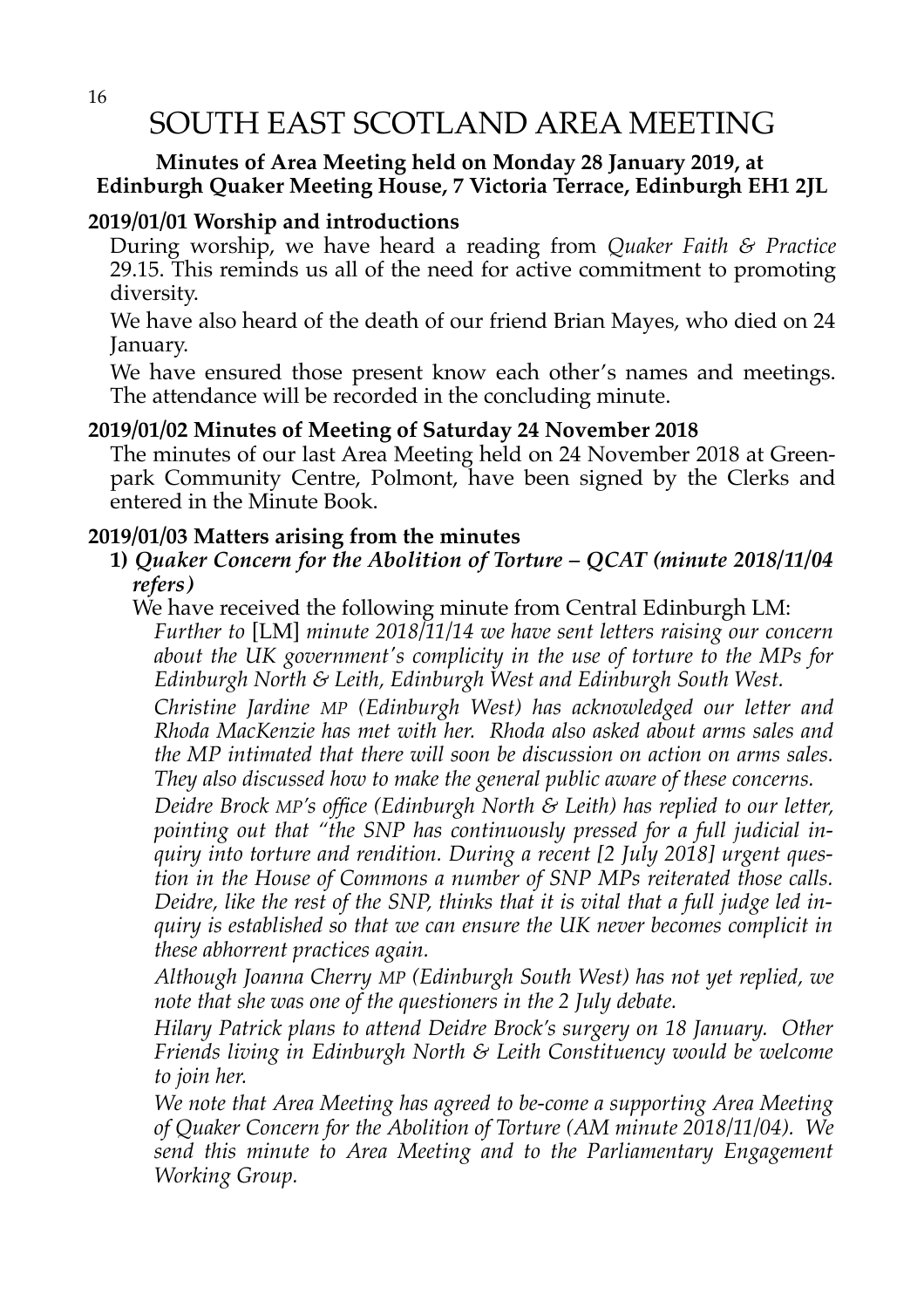We have also heard that East Lothian Local Meeting will meet Martin Whitfield MP, and will raise this issue. Polmont Local Meeting has written to the four MPs covering their area, and a meeting with Stephen Kerr, MP for Stirling, is being arranged.

South East Scotland Area Meeting is now recognised as a supporting AM of QCAT, alongside the existing AMs, *i.e.* Central England, North Wales and Wirral & Chester. The minimum requirement is to appoint a correspondent. QCAT would appreciate if we are also able to provide someone to serve as a trustee on the national body: QCAT is an independent charity. Financial support is also welcome, though no subscription is charged. We agree:

- To appoint David Somervell (South Edinburgh) to serve as correspondent;
- To ask Nominations Committee to find someone willing to serve as QCAT trustee;

To ask our treasurer team to advise on a suitable annual sum, taking into account our commitments to other bodies such as Northern Friends Peace Board.

#### **2)** *Payments to Venue 40 charities/Meeting House fund (2018/11/05 refers)* We note that the appropriate payments have been made, and acknowl-

edgement received from each of the three benefitting organisations.

#### **3)** *Quaker World Relations Committee (2018/11/10(3) refers)*

We have heard that arrangements are in place for the QWRC visit to Edinburgh on the weekend of 1-3 March. This will include the opportunity for local friends to meet members of QWRC for discussion about their work: we invite friends in the Area Meeting to contribute to these discussions. There will be a crafts and party games session, a shared (catered) meal and a ceilidh. All are encouraged to attend. We thank Central Edinburgh LM for their work in this.

#### **2019/01/04 Decisions by between-meetings procedure**

Two issues have required decision by the clerking team, in both cases on the advice of the treasurer team, and are presented to the Meeting:

#### **1)** *Annual payment to Northern Friends Peace Board (minute 2017/01/11 refers)*

We have received a request from Northern Friends Peace Board for our contribution to their funds for 2018. Our practice is to pay £8.50 per member, and the tabular statement shows our membership at 243 on 31 December 2017 (minute 018/03/07). On the advice of the AM treasury team, we agree to make immediate payment of £2,065.50 to cover the year 2018.

*Agreed by between-meetings procedure, 12 December 2018. Alastair Cameron, Clerk; Cath Dyer, Assistant Clerk*

#### **2)** *Diversity and Inclusion National Gathering*

We appoint Ellie Harding (Central Edinburgh) and Rici Marshall Cross (South Edinburgh) to attend the diversity and inclusion national gather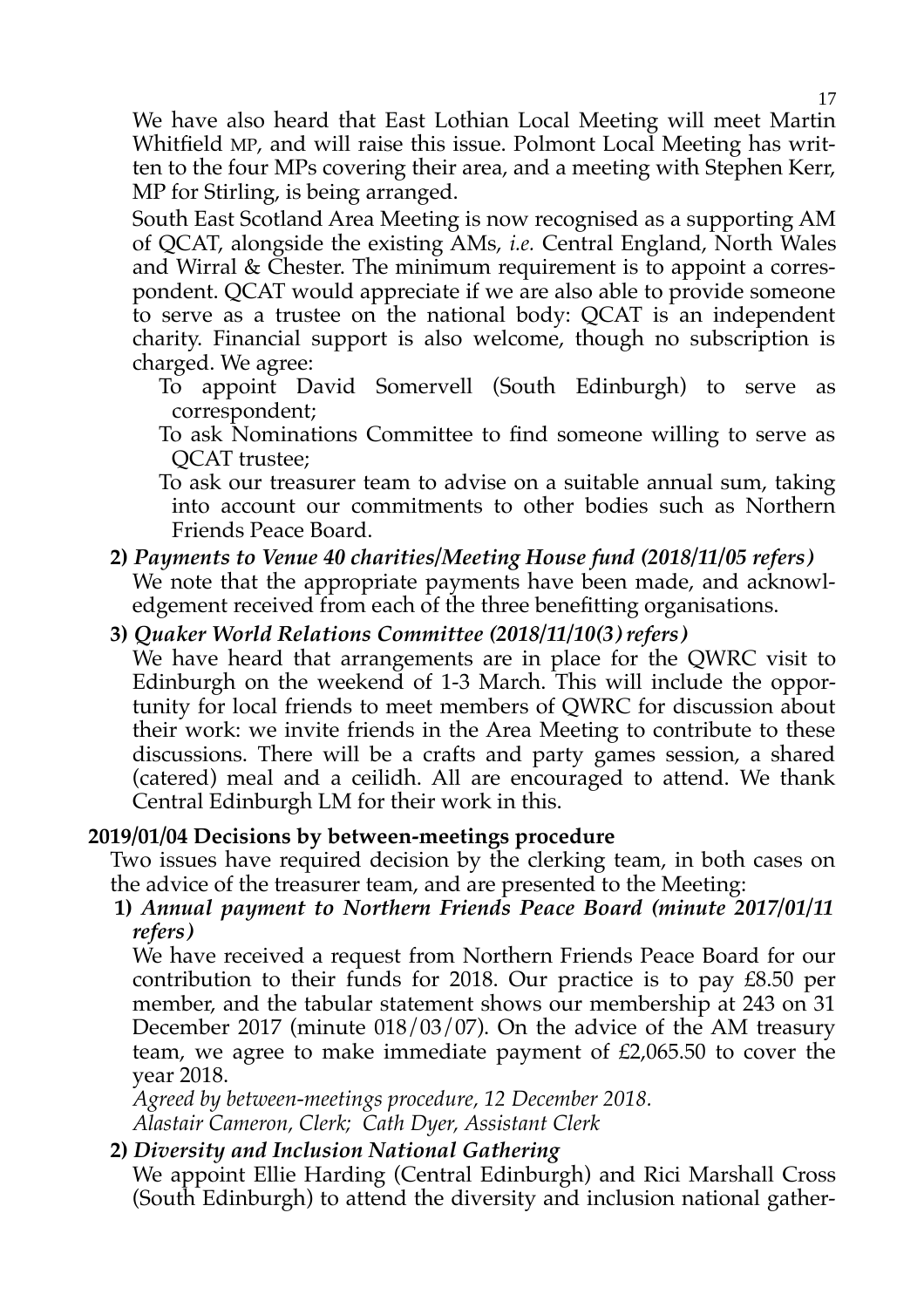ing 'Answering that of God in everyone' at Woodbrooke from 18 to 20 January 2019, and ask the treasurer team to pay costs.

*Agreed by between-meetings procedure, 7 January 2019. Alastair Cameron, Clerk; Cath Dyer, Assistant Clerk* 

#### **2019/01/05 Financial Matters**

We bring the following matters from our treasury team:

#### **1)** *Annual payments*

Certain organisations are supported by Area Meeting through regular (annual) payments.

We hereby authorise the Area Meeting treasurer to make such payments without reporting details to Area Meeting in session, following the level of payment suggested by the organisation concerned.

The payments to which this applies include the following, and any such further bodies as may be agreed by AM in future:

- General Meeting for Scotland: annual quota payment.
- Northern Friends Peace Board: annual request from NFPB trustees.
- Northern Friends Youth Events Trust: annual request from NFYET trustees.

Annual payments to Britain Yearly Meeting will be agreed by AM each year, on the recommendation of AM Trustees.

We note that payments from Area Meeting funds that have been earmarked for particular recipients by donors will always be passed on, along with any applicable Gift Aid.

We agree that this list of payments may be reviewed on an occasional basis, normally at the request of the Area Meeting clerks, but also if requested by the treasurer or trustees.

#### **2) Bursary Guidance**

Following our minute 2018/11/11, clarifying the basis of meeting costs for conferences and training, our treasurer team proposes further adjustment. This has been shared with the clerking team. We agree to use this revised guidance, and ask that it be shared with Local Meeting clerks and pastoral care and oversight teams.

We ask our treasurer team to report annually to Area Meeting on the training and conferences attended on our behalf. The position from June 2018 to present is available from the Clerk.

#### **2019/01/06 Tweeddale Local Meeting**

We have received the following minute of a special meeting of Tweeddale Local Meeting, held on 10 January 2019:

*We agree that an evening meeting for worship of Tweeddale Local Quaker Meeting should be held on the second Thursday of each month, starting in March 2019, at 7pm, probably in The House at Peebles Community Centre. Helen Holt has agreed to ensure that these meetings for worship are held according to Quaker discipline, to ensure appropriate literature is available for those attending who are new to Quakerism and to liaise with our clerk as necessary. We agree to*

18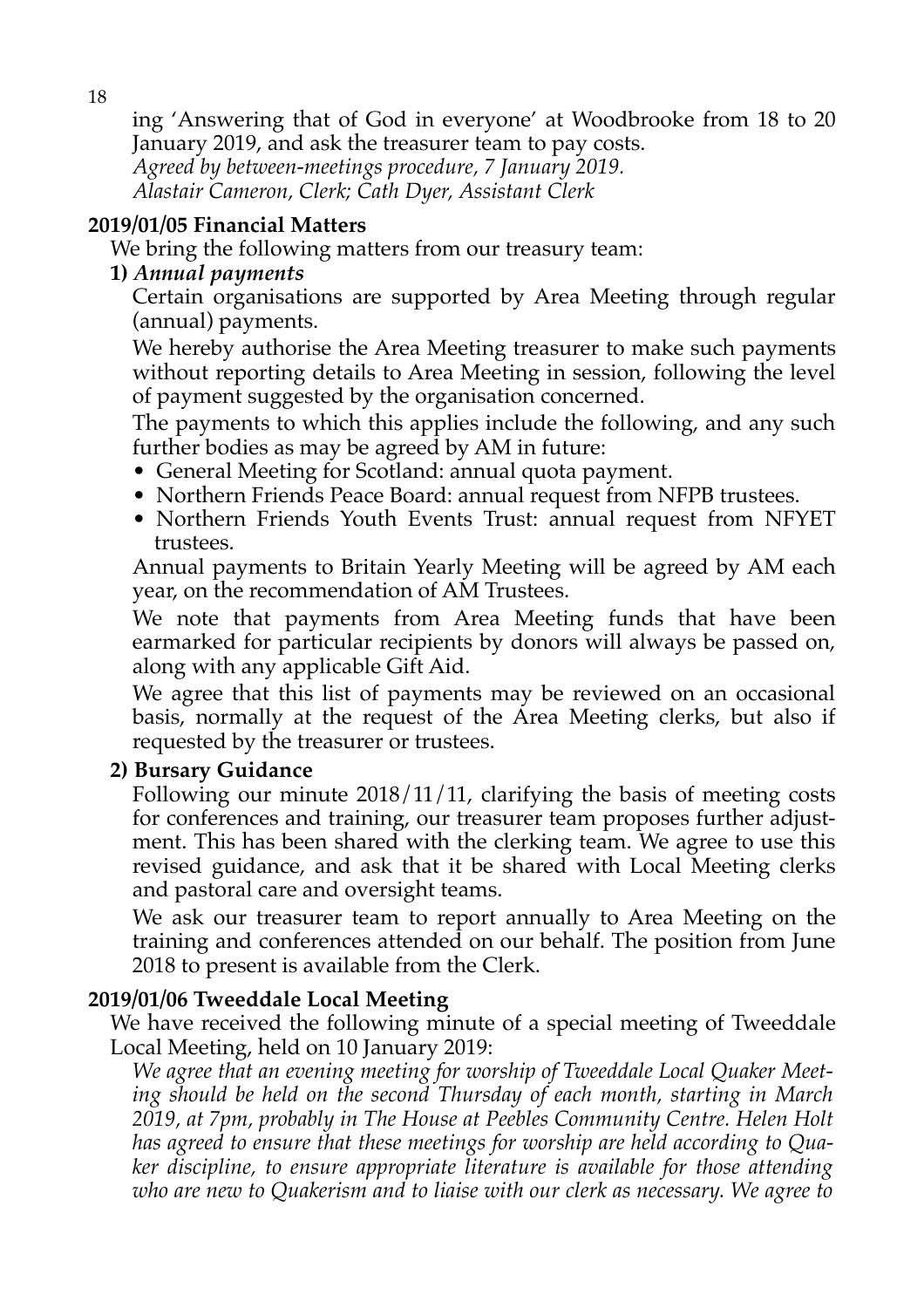*meet again at 7pm on Thursday, 23 May 2019 to review how the first three meetings have gone and to plan for the future. We send this minute to our Area Meeting. Signed: Alison Moore (Clerk); Phil Lucas (Elder)* 

We note that since this meeting, it has been decided for practical reasons to postpone the start until April. We wish Tweeddale LM well in this new venture.

#### **2019/01/07 Diversity & Inclusion in the Life of Our Meeting**

We have heard about the work done at the initial exploration meeting held on 1 December 2018, and a report has been published in *Sesame*.

We have heard a brief account from Rici Marshall Cross, who attended the national gathering earlier this month, and note that the BYM Co-ordinator is asking Friends to complete a questionnaire.

Rici has spoken of how privilege can lead to lack of diversity, as things can run in favour of those who are privileged. 'Whiteness' was described as the elephant in the room – as it is the baseline against which 'others' are given a label.

We note that our local Diversity & Inclusion Group will meet again on 29 January. We wish their work well, and await the outcome with interest and enthusiasm.

#### **2019/01/08 Extinction Rebellion** [*see page 10*]

We have become aware during the latter part of 2018, of the emergence of a new movement, Extinction Rebellion (XR), which recognises that the world faces an unprecedented global emergency of climate change and wider issues, from which governments are failing to protect us. Many Quakers and Quaker meetings find themselves in sympathy with this.

We have heard from a number of Friends about local action under the Extinction Rebellion banner. We have received a letter from members of Portobello & Musselburgh LM, expressing support for the aims of XR, and inviting Area Meeting to consider making lets at our meeting houses available on 'a free or by donation basis wherever possible' to XR.

We have heard a range of views about the way forward. While XR is one approach, it will not be the only one.

We ask our Clerks to arrange a meeting in the Meeting House, inviting members of XR to come into dialogue with us.

We recognise that aspects of XR's approach reflect Yearly Meeting decisions such as the Canterbury commitment, and wish to assure ourselves that action by XR will be such as we are able to support in this spirit.

Local meetings may decide to hold a special collection on behalf of XR.

#### **2019/01/09 Wiston Lodge weekend, 6-8 September 2019**

We have heard from Robin Naumann and Mark Ballard (both Portobello & Musselburgh LM) of the history of annual weekends at Wiston Lodge, near Biggar. These started during the 1990s as a community-building event for South Edinburgh LM. Over the years, participation extended to members of other LMs, and about four years ago, South Edinburgh handed the ad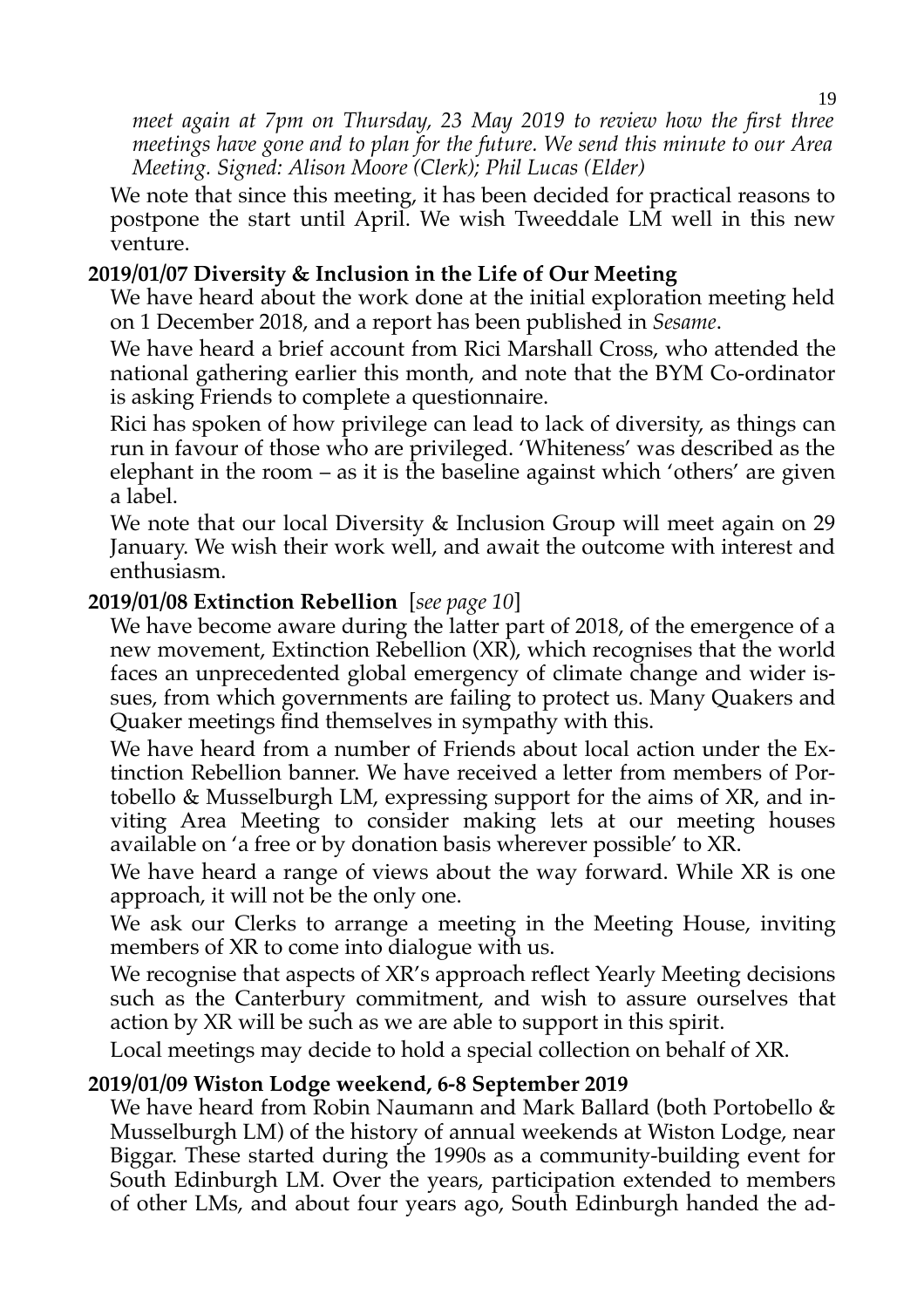ministration on to a group of people from a number of LMs, including Polmont and Portobello & Musselburgh.

While children are enthusiastic participants, the event is not a 'family weekend' as such, and many single people value it highly. It has a role in bringing people together from across the Local Meetings, and in cementing relationships with Lanark Meeting (part of West of Scotland AM), who host the Sunday morning worship.

We recognise that the decades of Quaker weekends at Wiston have been invaluable in developing our local Quaker community for adults, children and families alike; living adventurously in community. These weekends also support, through our hire of their venue, the exceptional social work of Wiston Lodge, a charity that provides physical, mental and spiritual challenge in a safe and sheltered residential environment for groups of young people throughout the year.

Whilst not an AM event, we value these Wiston weekends. We agree to underwrite the cost of the 2019 event to a maximum of £500 to help enable access to those who can't afford the full-cost price through a series of concessionary prices. We agree to encourage promotion of the event through clerks' and internal communications to encourage interest among members and attenders, making clear that the event is supported by South East Scotland Area Meeting.

#### **2019/01/10 Meeting for Sufferings report**

Henry Thompson has reported on recent Meetings for Sufferings.

He notes that we now have a national co-ordinator for diversity and inclusion, Edwina Peart, who is establishing an information baseline.

He tells us that BYM Trustees have confirmed that Quakers hold no investments which make money out of the occupied territories in Palestine; and we will not do so in future.

He has drawn to our attention the work of Quaker Committee for Christian & Interfaith Relations, which is holding a meeting on the Changing Face of Faith; to Quaker Peace & Social Witness, which has produced a new film, *War School*; to Quaker World Relations Council, which has also produced a film, *Quakers and Climate Change around the World*.

Henry has noted difficulties on the part of Meeting for Sufferings in overseeing BYM's efforts to carry through on the Canterbury commitment. He observes that this is an example of a wider problem, for Area Meetings as well as centrally: we need to ask what it means in concrete, practical terms for us to adopt or endorse a concern.

#### **2019/01/11 Membership matters**

#### **1)** *Applications for membership*

[*Two applications were received. Visitors were appointed in respect of the first; a second visitor is still sought for the other.*]

**2)** *Transfers of membership (in)*

We have had notice of the following transfers to South East Scotland AM: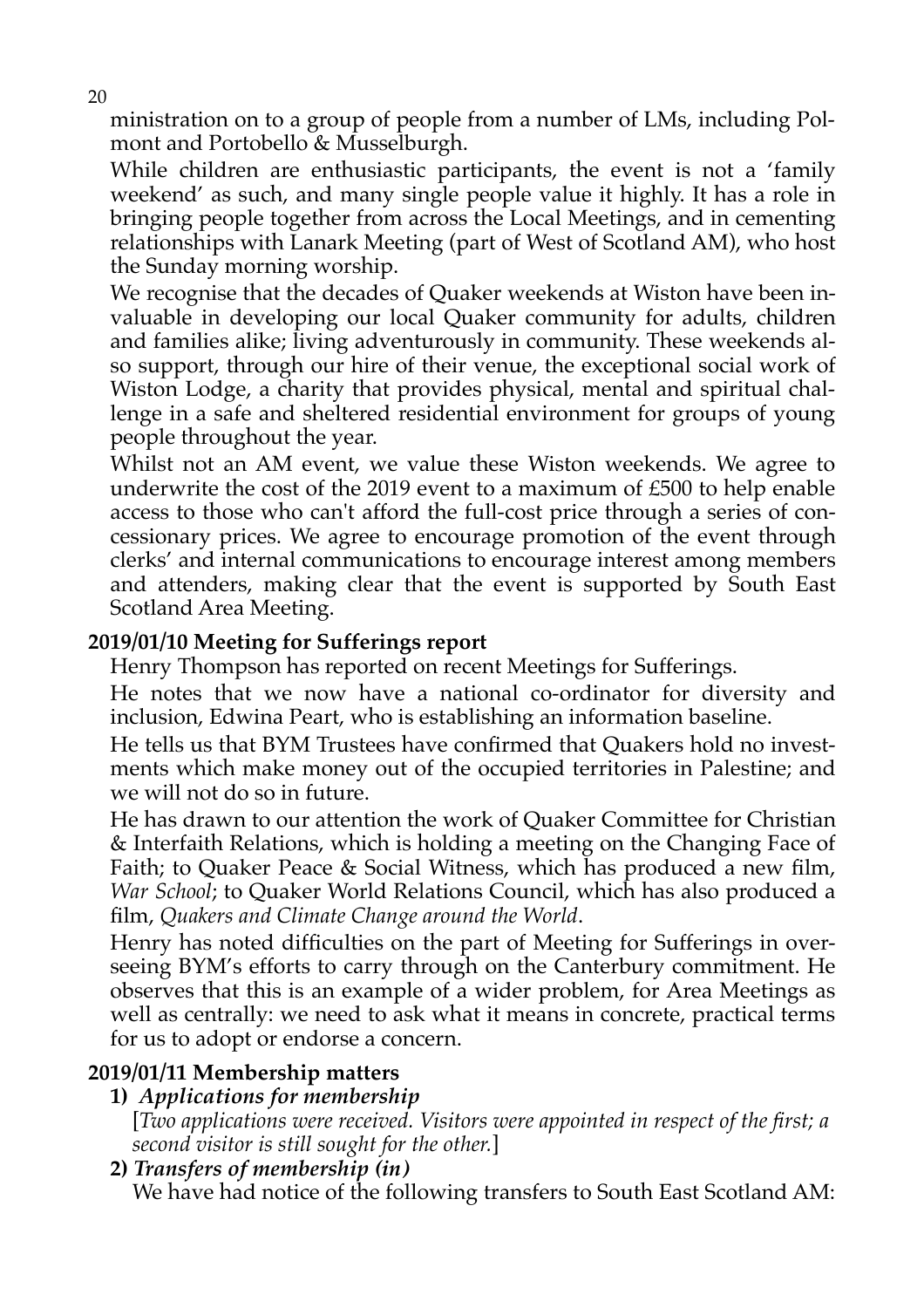- **a**. Jean Chettle from Northumbria Area Meeting;
- **b**. Steve Chettle from Northumbria Area Meeting;
- **c**. Rachel Howell from Mid-Wales Area Meeting.

We accept these membership transfers, and ask our Assistant Clerk (Membership) to send certificates of acceptance.

**3)** *Death*

We record the death of our Friend Brian Mayes, (born 30 August 1926), at home in Edinburgh on 24 January 2019. The family has made arrangements for his funeral at Warriston Crematorium, Edinburgh, on 1 February. Friends are welcome to attend.

#### **2019/01/12 Appointments**

- 1) Nominations Committee has put forward the following names for consideration:
	- **a.** *To organise, deliver and evaluate the Enquirer's Day; to serve from January 2019 until the work is complete:*  Henry Thompson (Central Edinburgh); Mariot Dallas (Polmont); and Rici Marshall Cross (South Edinburgh)
	- **b.** *To serve from January 2019 until the end of December 2021:* Joan Mann (EL) Pastoral Care Team; Evelyn Graham (CE) Pastoral Care Team (Reappointment)
	- **c.** *To serve from January 2019 until the end of December 2019:* Simon Jackson (CE) Elder (Reappointment)
	- **d.** *To serve from January 2019 until the end of June 2020:* Judith Benton (CE) B&B co-ordinator (re-appointment)
	- **e.** *To continue to serve until the end of September 2019* Janet Grimwade (CE) Festival Committee convener
	- **f.** *To continue to serve from October 2018 until the end of September 2021:*  Cathie Mc Currach (CE) Festival Committee
	- **g**. *To serve from 1 February 2019 to end January 2022:*  Jonathan Riddell (CE) Festival Committee
	- **h**. *To serve from April 2019 until the end of March 2022:* Phil Lucas (EL) Elder Reappointment

These nominations being acceptable to us, we appoint all accordingly, with our thanks.

**2)** The following Friend has requested release from service. Jane Angel (CE) Pastoral care team We agree to this request, and thank Jane for her service.

#### **2019/01/13 General Meeting for Scotland**

- **1)** *General Meeting, Glasgow, 9 March 2019* We appoint Phil Lucas (EL) to attend and to report at our next meeting.
- **2)** *Hosting GM in Edinburgh on 8 June 2019*

We note that South East Scotland AM is to host General Meeting for Scotland on Saturday 8 June. The meeting house at 7 Victoria Terrace has been booked.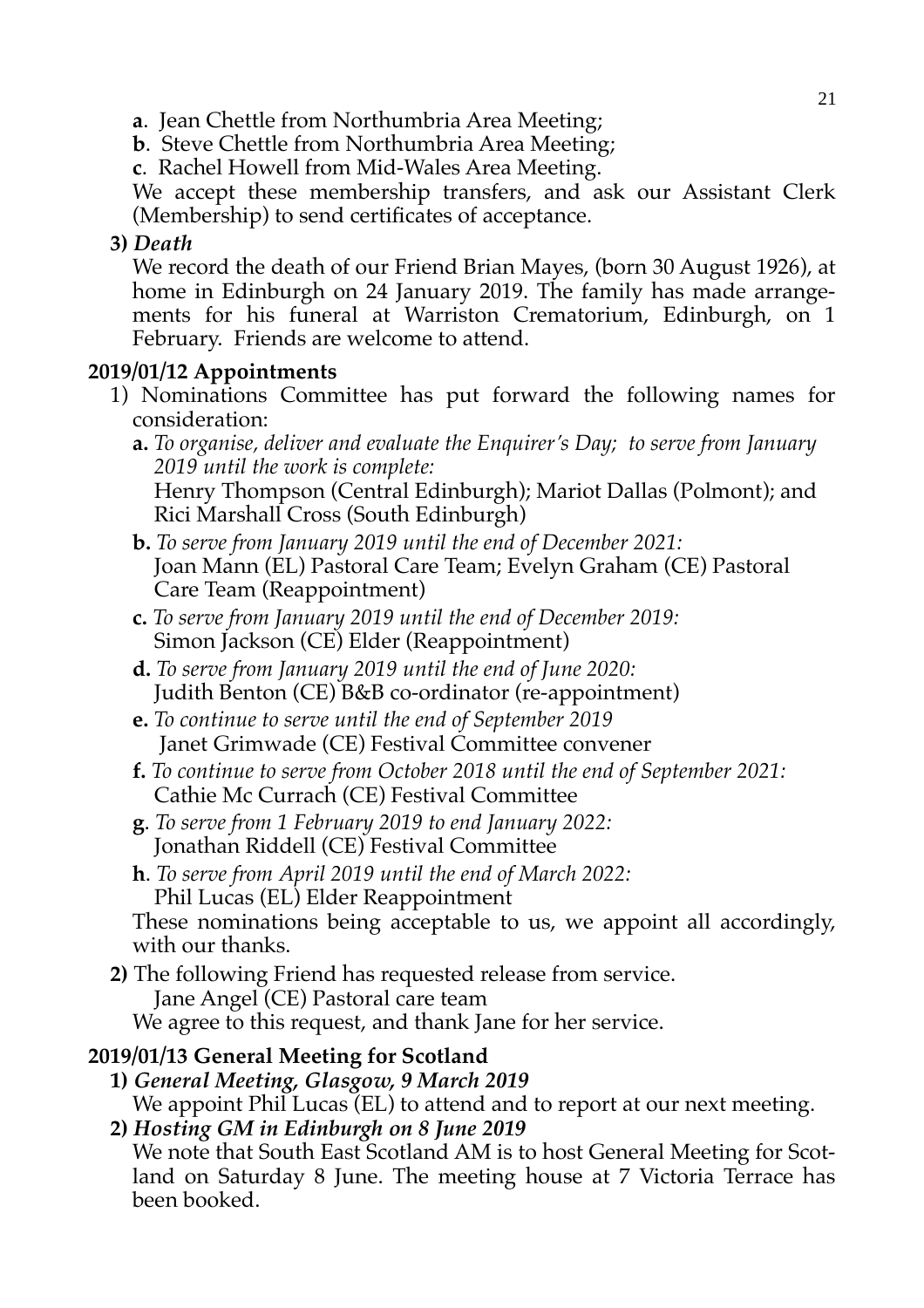#### 22 **2019/01/14 Conferences and events**

**1)** We have received the following minute from Central Edinburgh PM: *2019/01/13 Hosting an Interfaith meal in October 2019* 

*Iain Stewart of the Edinburgh Interfaith Association (EIFA) has approached Lynne Barty, the Area Meeting rep to EIFA, to ask if we could host an interfaith meal in October 2019. It would involve giving a 20 minute talk on the key beliefs and values of Quakers and then inviting people to have soup and a sandwich. Iain Stewart suggests the evening of Monday 7 October and the library and hall are available at this time.* 

*We would like this event to go ahead. We ask the meeting house managers to book the rooms. We ask Lynne Barty to organise the event, including finding volunteers to help with preparing soup and clearing up.* 

*As Interfaith work happens at the level of Area Meeting, we ask AM to endorse and fund the event.* 

*We agree to send this minute to Area Meeting.*

We are happy to endorse this event, and ask our clerking team to liaise with Central Edinburgh LM to make arrangements. We agree to meet the costs of the event. [*see also page 4*]

- **2)** We have received notice of the event *Patterns and examples* organised by BYM and Woodbrooke, at Glasgow Quaker Meeting House on 16 March 2019, and encourage people to attend.
- **3)** We have heard from our Meeting House managers that they propose to have the Meeting House at 7 Victoria Terrace open until midnight on 29 March in the event that Britain leaves the European Union that day, to allow space for Friends who wish to offer mutual support, or have quiet reflection. We thank them for organising this.

#### **2019/01/16 Correspondence**

We have received the following:

- 1) Britain Yearly Meeting notice that BYM will be held on 24-27 May 2019 at Friends House in London. Further information will be passed round.
- 2) Roots of Resistance invitation to become involved in action against the DSEI arms fair in London in September 2019.
- 3) The Kindlers notice of Kindler On-the-Road workshops for 2019.
- 4) Invitation from Ackworth School to Ackworth General Meeting, Saturday 11 May 2019.
- 5) Invitation to Leighton Park School General Meeting, Friday 15 March 2019.
- 6) Geneva Reporter, newsletter of Quaker United Nations Organisation, December 2018

#### **2019/01/17 Closing minute**

33 members and five attenders have been at all or part of this evening's meeting. Local meeting attendance is indicated [opposite]: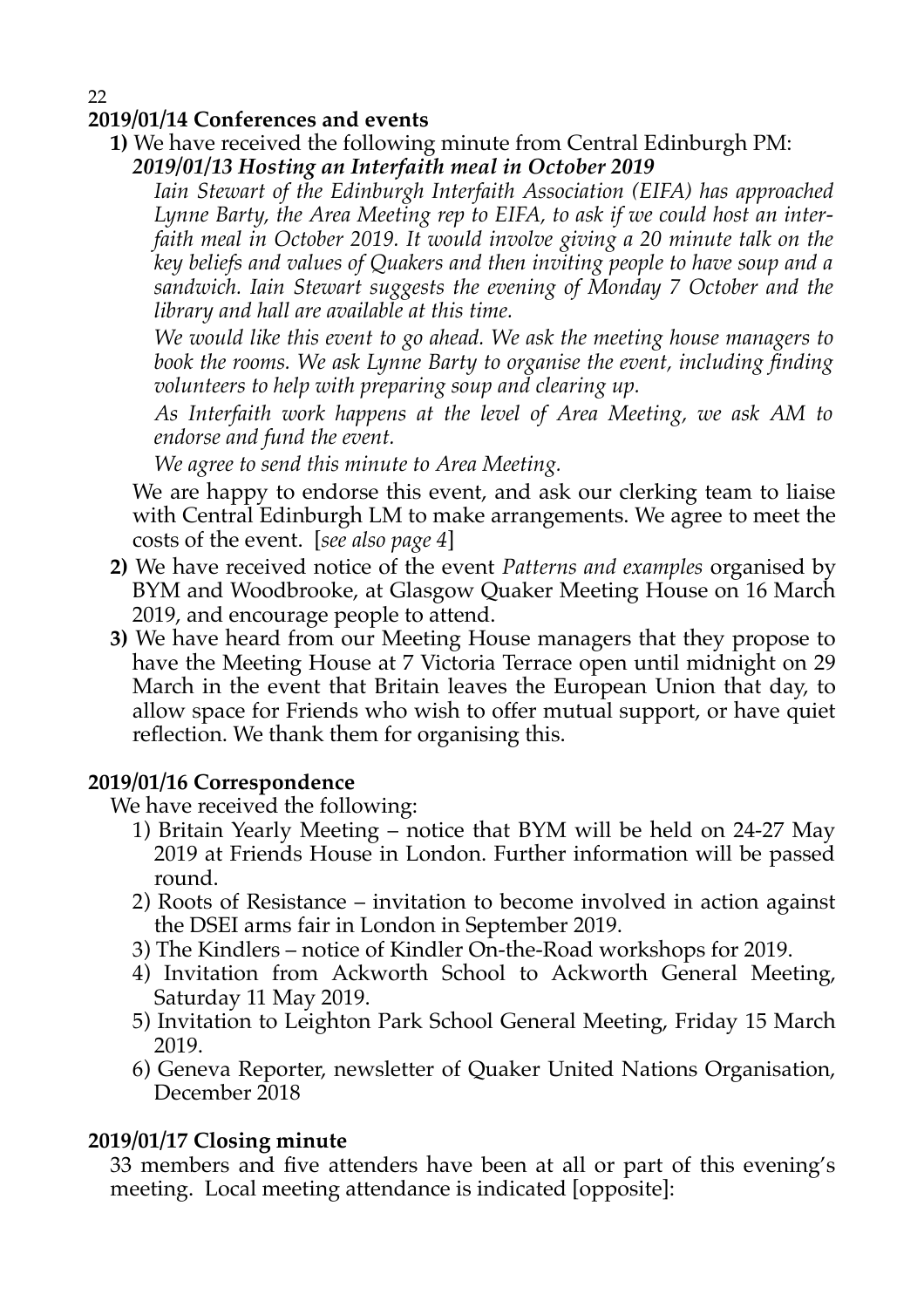|                      |                             |                    |           | --       |
|----------------------|-----------------------------|--------------------|-----------|----------|
| Central<br>Edinburgh | Central Fife                | East Lothian       | Kelso     | Penicuik |
| $17 + 1A$            | 3                           | 3                  |           |          |
| Polmont              | Portobello &<br>Musselburgh | South<br>Edinburgh | Tweeddale |          |
| 2                    | $3 + 3A$                    | 3                  | $1+1A$    |          |

We meet next on Saturday 23 March 2019, at the Community Centre, Kinghorn, Fife.

> (Signed) **Alastair Cameron** *Clerk* **Cath Dyer** *Assistant Clerk*

## **East Lothian Friends have moved**

From the beginning of March, East Lothian Local Meeting has moved its place of worship to Dunbar Town House.

We will be meeting at our usual time of 11 am on the second and last Sundays of the month. Dunbar Town House is very central, a sixteenth-century building with a tower and steeple situated in Dunbar High Street, and not far from the railway station and bus stops; its postcode, for sat-nav. users, is EH42 1ER. All are, of course, welcome!

Annie Miller's hefty *Basic Income Handbook* is soon to be augmented by her *Basic Income Pocketbook;* due to be published on 15 April, by Luath Press, at £7.99: ISBN: 978-1-91214762-5

Our Friends Jane Angel, Michelle Gunn and Simon Jackson have a joint exhibition, 'Lines of Enquiry' at Whitespace, 76 East Crosscauseway, Edinburgh EH8 9HQ, which opens on Friday 12 April and runs until Thursday 18 April, 10.00 am-6.00 pm. For more details, email the gallery, info@whitespace11.com, or call 07814 514771.

23